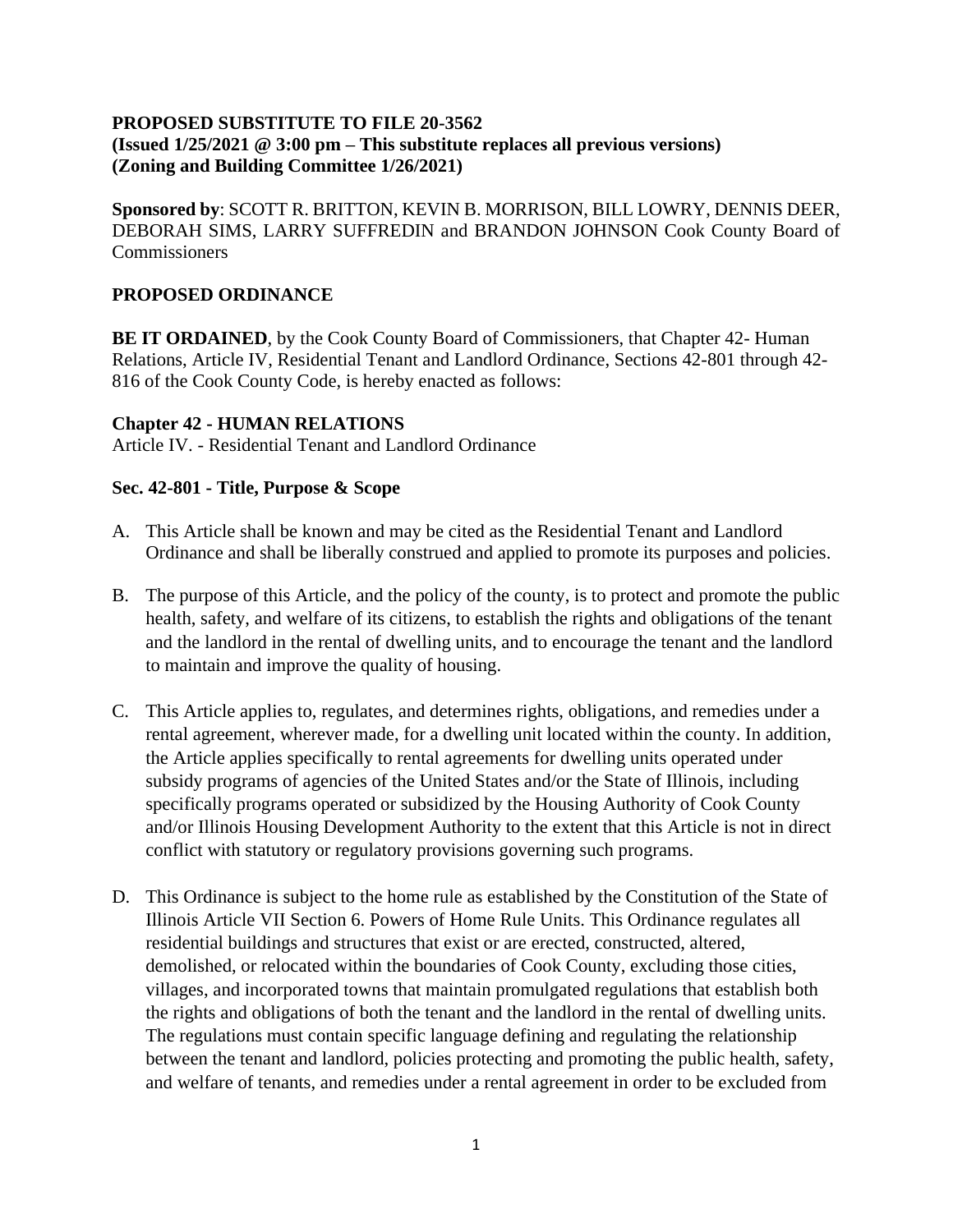this Ordinance.

- E. Notice of Ordinance.
	- 1. The Department of Human Rights and Ethics will provide a copy of this Ordinance, Chapter 42-Article IV, on its website at least 60 calendar days prior to the effective date of this Ordinance.
	- 2. The County Clerk shall publish a copy of this Ordinance, Chapter 42-Article IV, in a newspaper of general circulation within 30 days of passage by the Cook County Board of Commissioners.

### **Sec. 42-802 – Exclusions**

- A. The following arrangements are not governed by this Article:
	- 1. Transient occupancy in a hotel or motel;
	- 2. Residence at a public or private medical, extended care facility, geriatric facility, convent, monastery, religious institution, temporary overnight shelter, transitional shelter, educational dormitory, or in a structure operated for the benefit of a social or fraternal organization;
	- 3. Occupancy under a contract sale of a dwelling unit if the occupant is the purchaser;
	- 4. Occupancy in a cooperative apartment by a shareholder of the cooperative;
	- 5. Occupancy by an employee of a landlord whose occupancy is conditional upon employment in or about the premises;
	- 6. Residential buildings in which occupancy is limited to six (6) units or less and which are owner-occupied;
	- 7. A residential unit that is a single-family home, including a single condominium unit, provided that:
		- a. This is the only residential unit leased by the owner,
		- b. The owner or immediate family member has actually resided at the property for at least one (1) month in the 12 months prior to marketing the property,
		- c. The owner (not a management company) personally manages the unit, and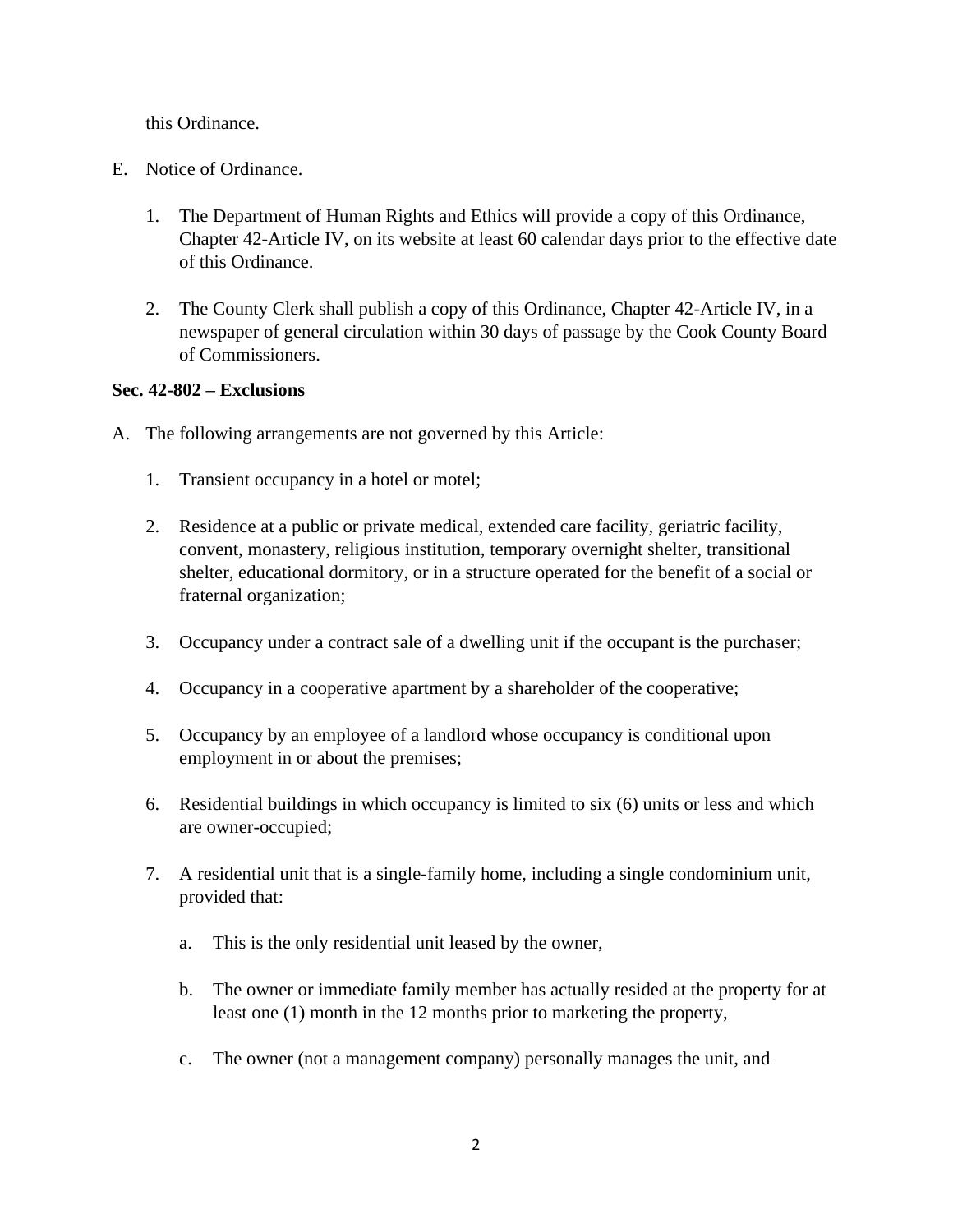- d. The owner is not a corporation;
- 8. Dwelling units in hotels, motels, inns, bed-and-breakfast establishments, rooming houses, and boardinghouses, but only until such time as the dwelling unit has been occupied by a tenant for 32 or more continuous days and tenant pays a monthly rent, exclusive of any period of wrongful occupancy contrary to agreement with an owner. No landlord shall bring an action to recover possession of such unit, or avoid renting periodically, in order to avoid the application of this Article. Any willful attempt to avoid application of this Article by an owner may be punishable by criminal or civil actions.
- B. If a residence is excluded from coverage by these exclusions, the owner shall make this exclusion known to prospective tenants in marketing materials and shall prominently state the exclusion on any application materials before the owner accepts any application fees, credit check fees, or holding fees.
- C. The anti-lockout prohibition contained in section 42-813 applies to all dwelling units in Cook County that are otherwise excluded by paragraphs 3, 5, 6, 7, and 8 of this section.
- D. A landlord shall not create a rental agreement in the form of an excluded agreement to avoid the application of this Article.

### **Sec. 42-803 – Definitions**

- A. Whenever used in this Article, the following words and phrases shall have the following meanings:
	- 1. *Dwelling unit* means a structure or part of a structure that is used as a home, residence, or sleeping place by one or more persons who maintain a household together, with the common areas and all housing services, privileges, furnishings, and facilities supplied in connection with the use or occupancy thereof, including garage and parking facilities. A dwelling unit includes a mobile or manufactured home where the tenant has entered into a rental agreement to reside in the home. Where a dwelling unit is also governed by the Mobile Home Landlord and Tenant Rights Act, 765 ILCS 745 et seq. [MHLTRA], this Article shall augment and not replace the rights of both landlords and tenants as set out in the MHLTRA. Where there is a direct conflict between the provisions of this Article and the MHLTRA, this Article shall take precedent except for the following sections of the MHLTRA which shall remain as the governing provisions: Section 6-Obligation of Park Owner to Offer Written Lease; Section 8-Renewal of Lease; and Section 9.5- Abandoned or Repossessed Properties. Section 42-811 of this Article (Security Deposit) shall supersede, in its entirety, Section 18 of the MHLTRA (Security Deposit; Interest) in its entirety.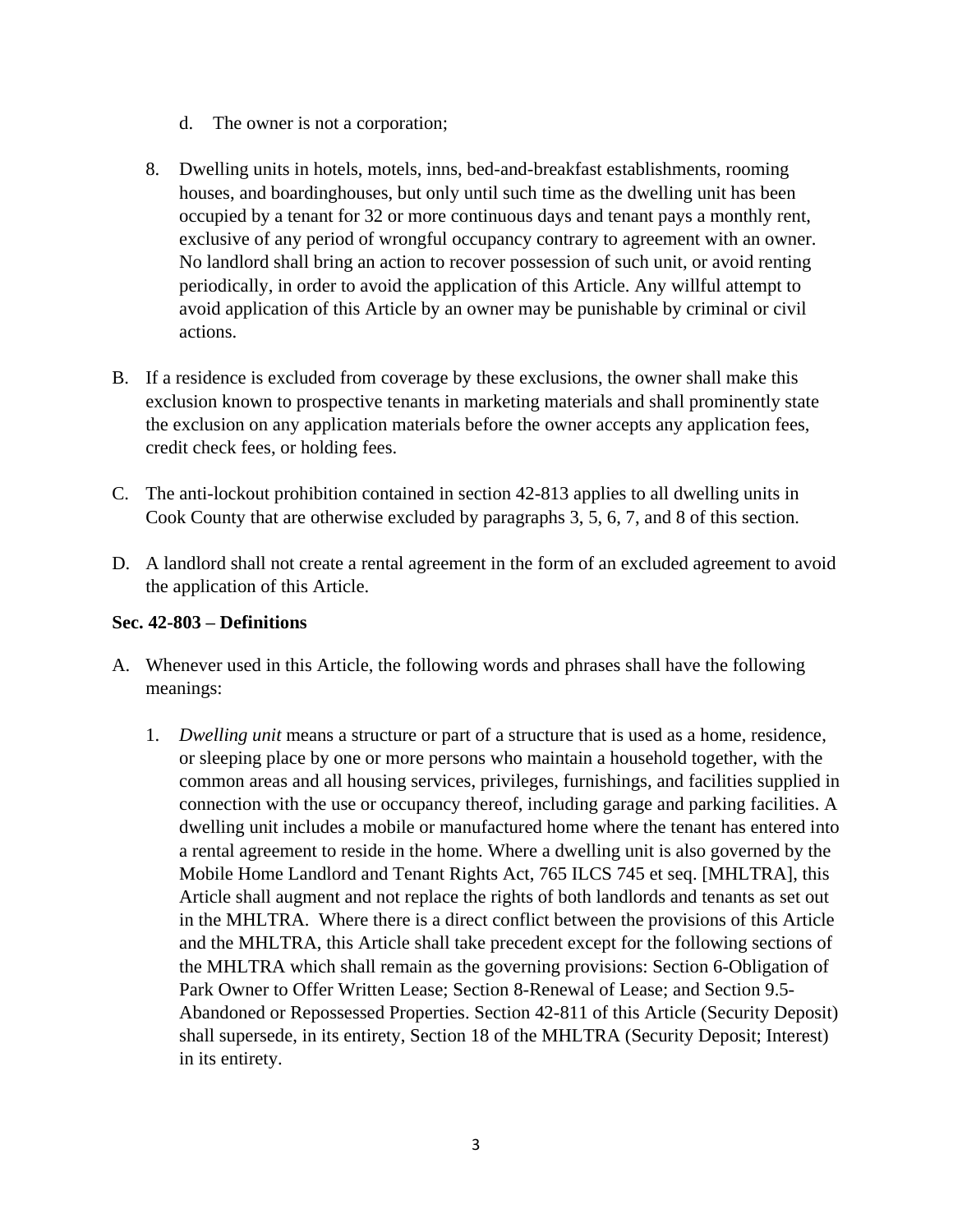- 2. *Harass* or *harassing* means knowing conduct which is not necessary to accomplish a purpose reasonable under the circumstances that would cause a reasonable person emotional distress to the tenant and does cause emotional distress to another.
- 3. *Landlord* means the owner, agent, lessor, sublessor, or the successor in interest of any of them of a dwelling unit or the building of which it is part.
- 4. *Move-in fee* means the fee that a landlord charges to a tenant that is reasonably related to the landlord's cost for a tenant moving into the dwelling unit including, but not limited to, additional security costs or additional trash removal.
- 5. *Owner* means one or more persons, jointly or severally, in whom is vested all or part of the legal title to property, or all or part of the beneficial ownership, and a right to present use and enjoyment of the premises including a mortgagee in possession.
- 6. *Owner-occupied* means that the residential building, or at least a portion or one unit thereof, condominium, or cooperative, is occupied by the owner of the residential building as their principal residence.
- 7. *Person* means an individual, corporation, government, governmental subdivision or agency, business trust, estate, trust, partnership or association, or any other legal or commercial entity, unless otherwise expressly excluded.
- 8. *Premises* means the dwelling unit, and the structure of which it is a part, facilities and appurtenances therein, and grounds, areas, and facilities held out for the use of tenants.
- 9. *Rent* means all payments to be made to the landlord under the rental agreement. When it is used as a determination of damages, and the tenant has a subsidized rent, such as a Housing Choice Voucher, "rent" shall mean the full market rent, not the tenant rent based on income.
- 10. *Rental Agreement* or *lease* means a written or oral agreement, and any valid rules and regulations adopted pursuant to subsection 808(C), embodying the terms and conditions concerning the use and occupancy of a dwelling unit and premises.
- 11. *Security deposit* means funds provided to a landlord to secure payment or performance of a tenant's obligations under a rental agreement, or the obligations of the tenant for its guests or pets, and the identifiable proceeds of the funds, however denominated. The term does not include rent or fees.
- 12. *Tenant* means a person entitled, by written or oral agreement, subtenancy approved by the landlord, or by sufferance, to occupy a dwelling unit to the exclusion of others.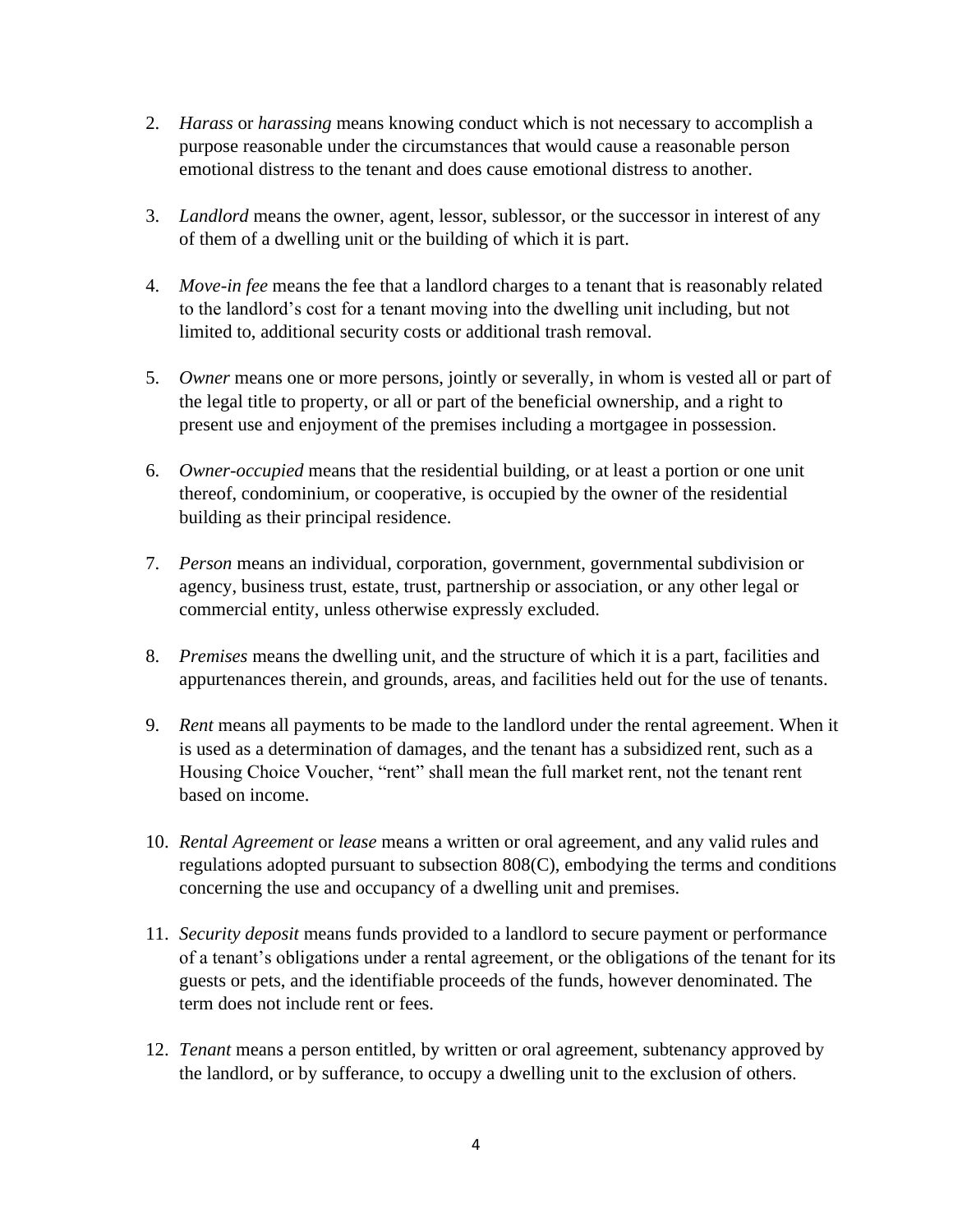13. *Written Notice* means communications in writing shared as handwritten, typed, or printed documents, mailed documents, or electronically mailed or messaged documents.

## **Sec. 42-804 - Rental Agreements**

- A. When a landlord and a tenant enter into a rental agreement, that rental agreement shall comply with the requirements of this Article regardless of the duration of the tenancy. A landlord and tenant may include in a rental agreement any terms and conditions that are not prohibited by this Article and other rules of law, including rent, term of the agreement, and other provisions governing the rights and obligations of the parties.
- B. Any written rental agreement subject to this Article shall contain the full names of all known occupants of the dwelling unit leased or to be leased under the rental agreement. The individual occupancy of the dwelling unit shall in no case exceed the maximum occupancy permitted elsewhere in applicable building codes for that size unit.
- C. Rent is to be payable at the time and place agreed upon by the parties. Unless otherwise agreed, rent is payable at the dwelling unit at the beginning of any term of one (1) month or less and, otherwise, in equal monthly installments at the beginning of each month. Unless otherwise agreed, rent shall be uniformly apportionable from day to day.
- D. Unless otherwise agreed, when a tenant pays weekly, the tenancy shall be week to week and, in all other cases, month-to-month.
- E. Effect of an Unsigned or Undelivered Written Rental Agreement.
	- 1. If the landlord and tenant have agreed to a written rental agreement, and the landlord fails to sign or deliver the written agreement to the tenant, the landlord's acceptance of rent, without reservation by the landlord, gives the rental agreement the same effect as if the landlord had signed and delivered the written rental agreement to the tenant.
	- 2. If the landlord and tenant have agreed to a written rental agreement, and the tenant fails to sign or deliver the written agreement to the landlord, the tenant's acceptance of possession and payment of rent, without reservation, gives the rental agreement the same effect as if the tenant had signed and delivered the written rental agreement to the landlord.
	- 3. A written rental agreement given effect by the operation of this section shall have a term of one (1) year.
- F. Prohibited Provisions. A rental agreement shall not provide that the tenant or the landlord: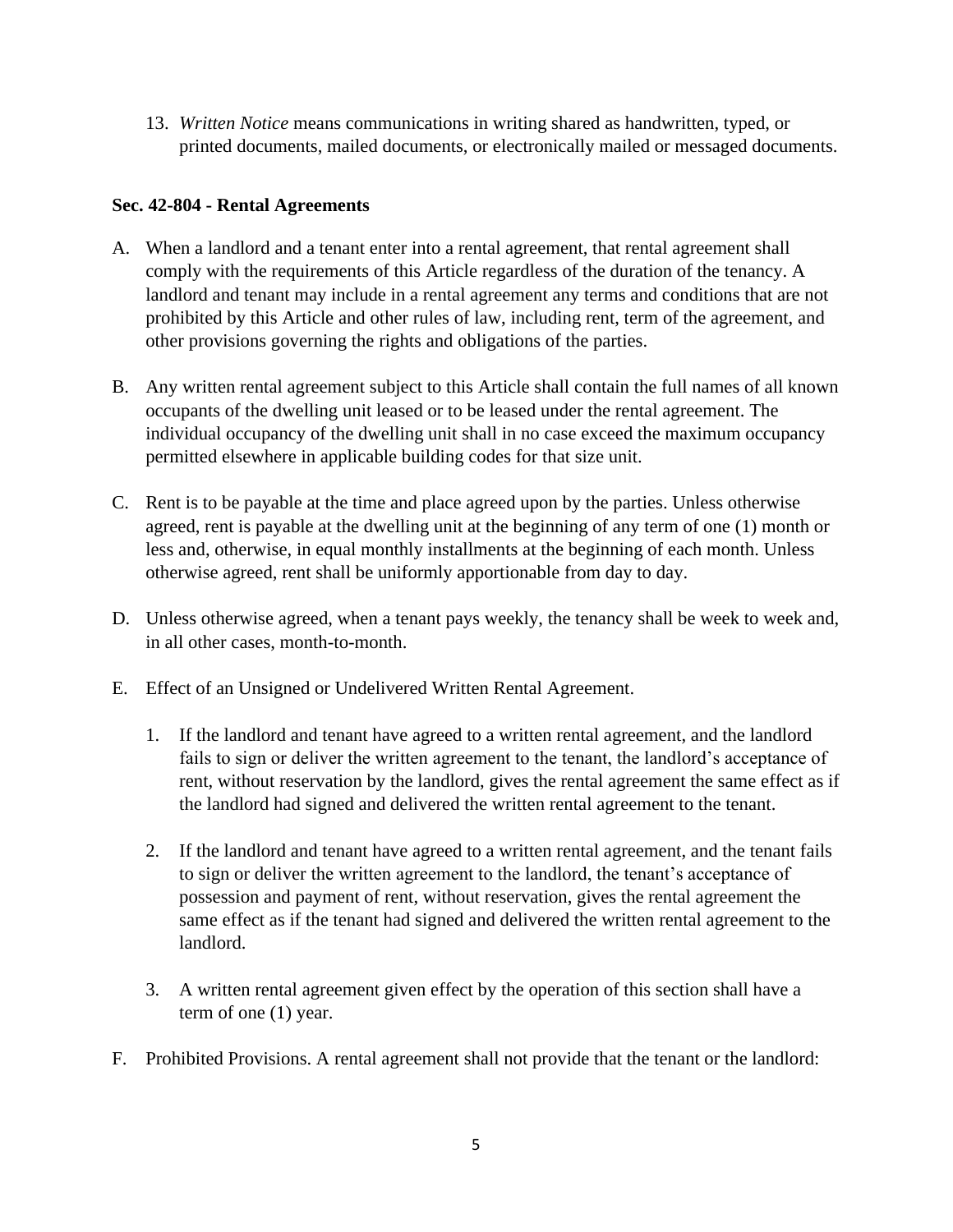- 1. Agrees to waive or to forego rights or remedies under this Article, Illinois state law, or federal law;
- 2. Authorizes a confession of judgment, or any entry of a judgment by a court without written notice or a trial, for any claim, including but not limited to debts, liabilities, damages, and obligations, arising out of the rental agreement;
- 3. Agrees to a waiver of: any written termination of tenancy notice or manner of service thereof provided under state law or this Article, summons, copy of complaint, petition, right to notice, motion, entry of appearance, or other documents from the court as established through judicial process in the manner provided by the Illinois Code of Civil Procedure, 735 ILCS 5/2-201, et seq., or any action, regardless of good cause or cost;
- 4. Agrees to a non-disparagement clause that limits any written or oral statements, remarks, or other communications, public or private, directly or indirectly, made by tenants regarding the landlord, property, management, staff, officers, directors, representatives, investors, shareholders, administrators, affiliates, employees, affiliated corporations, divisions, or subsidiaries;
- 5. Agrees to the limitation of any liability of the tenant or landlord arising under law or to indemnify the tenant or landlord for that liability or the costs connected therewith;
- 6. Agrees to waive the right of any party to a trial by jury;
- 7. Agrees that in the event of a lawsuit arising out of the tenancy the tenant will pay the landlord's attorney's fees except as provided for by court rules, statute or Ordinance. This paragraph shall also apply to a mobile home owner who, as a tenant, rents a manufactured home lot in a mobile home park as the terms "tenant", "manufactured home" or "mobile home," "lot," and "mobile home park," are defined or used in the Mobile Home Landlord and Tenant Rights Act, 765 ILCS 745 et seq.;
- 8. Agrees that either party may cancel or terminate a rental agreement at a different time or within a shorter time period than the other party, unless such provision is disclosed in a separate written notice;
- 9. Agrees that a tenant shall pay a charge, fee or penalty in excess of \$10.00 per month for the first \$1,000.00 in monthly rent plus five (5) percent per month for any amount in excess of \$1,000.00 in monthly rent for the late payment of rent. This paragraph shall also apply to a mobile homeowner who, as a tenant, rents a manufactured home lot in a mobile home park as the terms, "tenant", "manufactured home" or "mobile home," "lot," and "mobile home park," are defined or used in the Mobile Home Landlord and Tenant Rights Act, 765 ILCS 745 et seq.;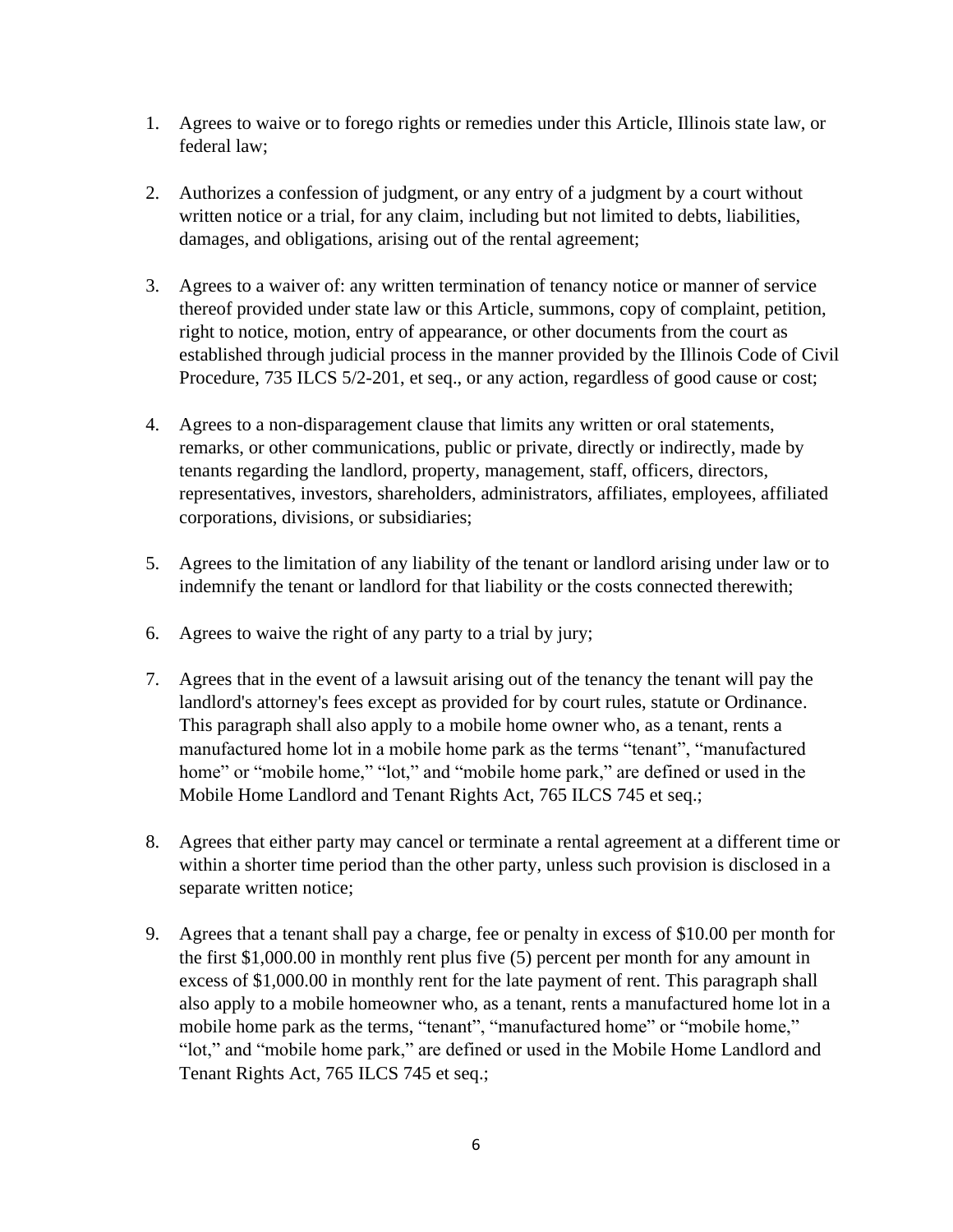- 10. Agrees that a tenant shall receive a discount in excess of \$10.00 per month for the first \$1,000.00 in monthly rent plus five (5) percent per month for any amount in excess of \$1,000.00 in monthly rent if the tenant pays rent before a specified date or within a specified time period in the month;
- 11. Agrees that a landlord may apply rent payments to a charge other than rent, including but not limited to utilities, fines, late fees or other charges;
- 12. Agrees that the landlord shall not impose a fee in excess of the reasonable cost of that expense, including, but not limited to, credit-check fees and move-in fees. A landlord shall not rename a fee or charge to avoid application of this prohibition.
- G. A landlord shall not enforce a provision prohibited by section Sec. 42-804. If a landlord deliberately uses a rental agreement containing any provision known by the landlord to be prohibited, the tenant may recover actual damages or two (2) months' rent, whichever is greater.
- H. The provisions, provided in Sec. 42- 804(F), apply to new rental agreements starting on or after June 1, 2021.

## **Sec. 42-805 - Tenant Rights**

- A. In addition to any rights provided under federal or state law, a tenant shall have the rights specified in this section under the circumstances herein set forth.
- B. Tenant right to disclosure of costs.
	- 1. The tenant shall have the right to disclosure of utility costs. A landlord shall disclose to the tenant whether the landlord or tenant bears the responsibility for payment of the cost of a utility for the dwelling unit.
	- 2. In rental agreements in which the tenant pays the cost of a utility for a dwelling unit and is directly responsible to the utility company, the utility service shall be individually metered to the dwelling unit, and the landlord shall disclose to the tenant in the rental agreement the annual cost of service from the utility providing the primary service during the previous twelve (12) months, if known.
	- 3. In rental agreements in which the tenant pays the cost of a utility for a dwelling unit to the landlord, the landlord shall disclose to the tenant in the rental agreement the annual cost of service from the utility providing the primary service during the previous twelve (12) months. If the landlord did not own the dwelling unit during the previous 12 months or did not pay the utility costs to the utility provider on behalf of the tenant during the previous 12 months, the landlord may satisfy this requirement by providing cost of service for a similar dwelling unit, if known, or disclose to the tenant that the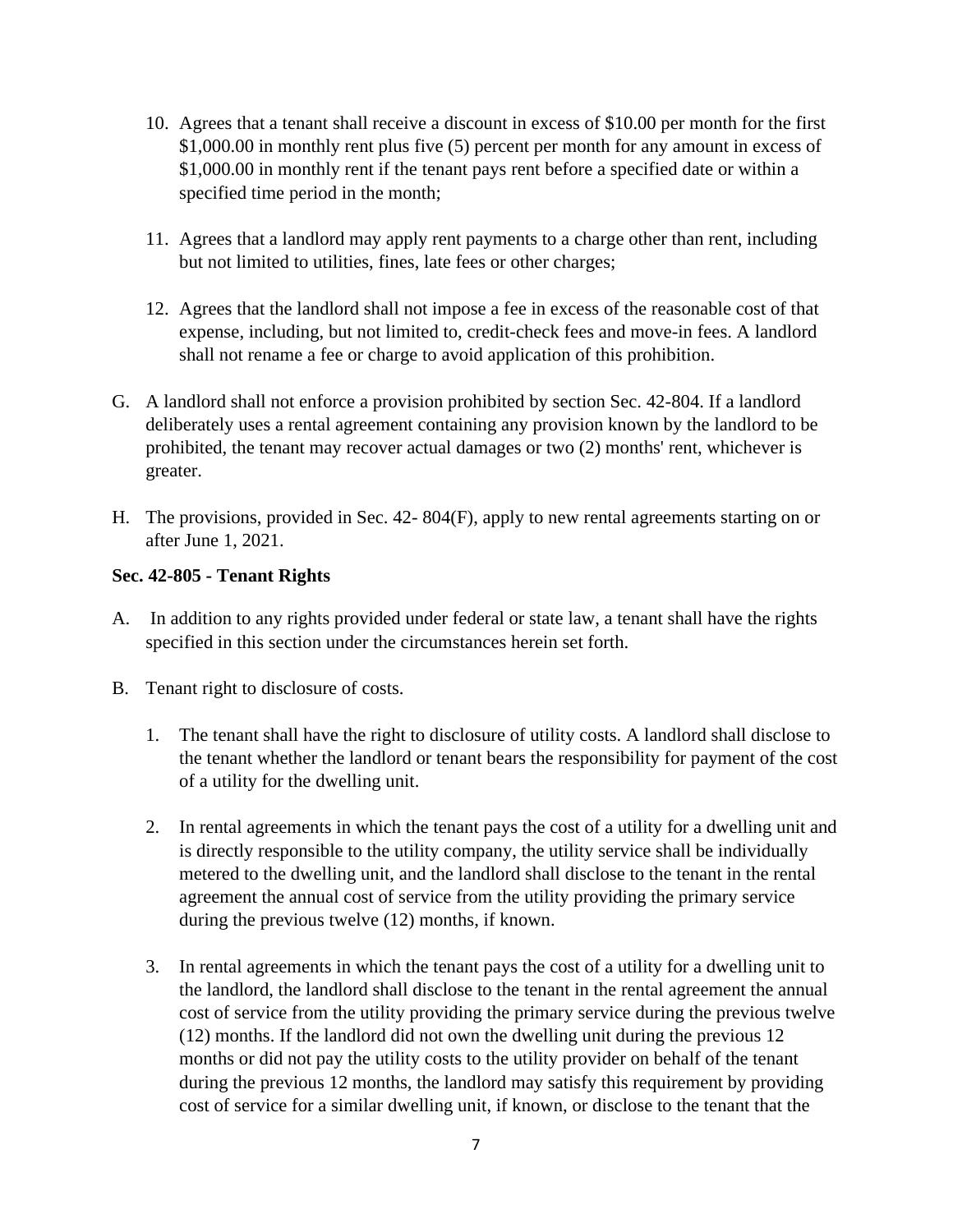utility costs are unknown to the landlord.

- 4. When the landlord charges a move-in fee, the landlord shall provide the tenant with an itemized list of the landlord's reasonable estimate of the costs that comprise the movein fee and shall not charge the tenant moving into the premises for costs associated with routine maintenance and the upkeep of the premises.
- C. Tenant right to dwelling that materially complies with habitability.
	- 1. A tenant shall have the right to a dwelling that materially complies with habitability and shall have the right to a remedy when the property is not in material compliance with habitability standards.
	- 2. Where the property is in a municipality that has adopted a municipal building code, the landlord and tenant may use that municipal code as reference for determining habitability standards. Where the property is in in a municipality that has not adopted a municipal building code or is in unincorporated Cook County, the landlord and tenant may use the Cook County Building Code, Sec. 102-102, et seq., as reference for determining habitability standards.
	- 3. Habitability standards shall include, but are not limited to, any of the following circumstances:
		- a. Floors with structural integrity, in sound condition, and maintained in good repair, with the safe load-bearing requirements;
		- b. Buildings, structure, and parts of buildings with structural integrity, in sound condition, and maintained in good repair;
		- c. Appropriate number, width, construction, location, and accessibility of exits, stairway, fire escape or directional signs with structural integrity, in sound condition, and maintained in good repair;
		- d. Appropriate number, location and accessibility of smoke alarms, smoke detectors, sprinkler systems, standpipe systems, fire alarm systems, automatic fire detectors, and fire extinguishers;
		- e. Elevators with structural integrity, in sound condition, and maintained in good repair;
		- f. Flush toilet, bathroom sink, bathtub or shower, and kitchen sink with structural integrity, in sound condition, and maintained in good repair;
		- g. Heating facilities and gas-fired appliances with structural integrity, in sound condition, and maintained in good repair;
		- h. Adequate heat, cold water, and hot water in such amounts and at such levels and times as required by the local, municipal, County or state code;
		- i. Adequate hall or stairway lighting with structural integrity, in sound condition, and maintained in good repair;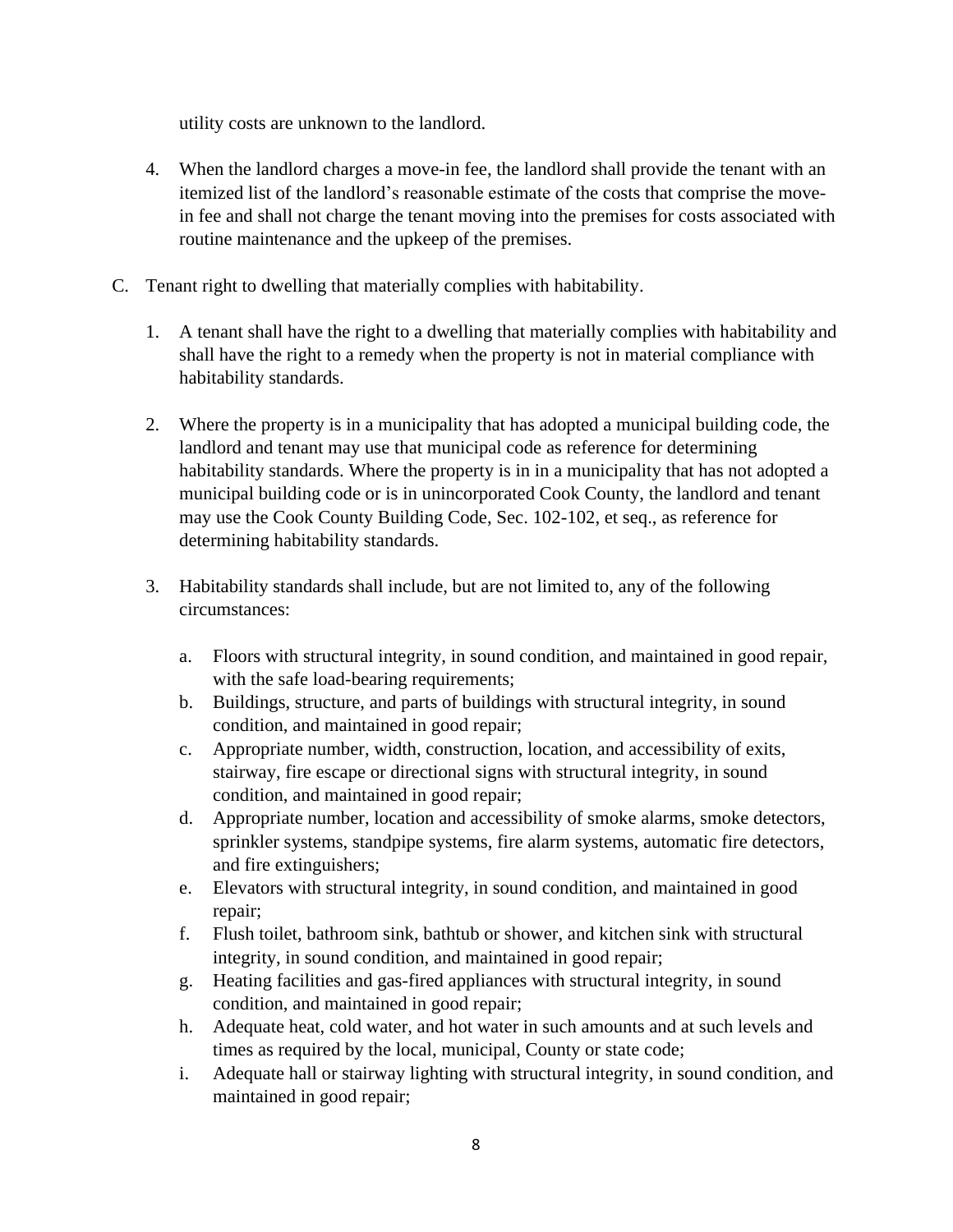- j. Foundation, exterior walls, and exterior roof with structural integrity, in sound condition, maintained in good repair, and substantially watertight and protected against rodents;
- k. Floors, interior walls and ceilings with structural integrity, in sound condition, and maintained in good repair;
- l. Windows, exterior doors, and basement hatchways with structural integrity, in sound condition, maintained in good repair and substantially tight with locks or security devises, including deadlatch locks, deadbolt locks, sash and ventilation locks and front door windows or peepholes;
- m. Screens with structural integrity, in sound condition, and maintained in good repair;
- n. Stairways or porches with structural integrity, in sound condition, and maintained in good repair;
- o. Basement and cellar with structural integrity, in sound condition, maintained in good repair, and in a safe and sanitary condition;
- p. Facilities, equipment and chimneys in safe with structural integrity, maintained in good repair, and in sound working condition;
- q. Prevention against the accumulation of stagnant water;
- r. Extermination of insects, rodents and other pests;
- s. Adequate facilities for refuse disposal;
- t. Prevention against the accumulation of garbage, trash, refuse, or debris;
- u. Adequate light and ventilation with structural integrity, in sound condition, and maintained in good repair;
- v. Plumbing facilities, piping, fixtures, appurtenances, and appliances with structural integrity, in good operating condition and maintained in sound repair;
- w. Electrical systems, circuits, receptacles, and devices with structural integrity, in sound condition, and maintained in good repair;
- x. Any other equipment that the landlord agrees to or is required to supply, by any applicable law, with structural integrity, in sound operating condition, and maintained in good repair;
- y. A dwelling unit and common areas in a fit and habitable condition and in compliance with all applicable local, municipal, state, and federal regulations and guidance.
- D. Tenant right to adequate heat. From September 15 through June 1 of each year, landlords shall maintain the temperature inside a dwelling to be at least 68 degrees from 8:30 AM to 10:30 PM, and at least 66 degrees from 10:30 PM to 8:30 AM.
- E. Tenant right to exclusive possession and to be free from unlawful entry.
	- 1. If the landlord fails to deliver possession of the dwelling unit to the tenant in compliance with the rental agreement, rent abates until the landlord delivers possession and the tenant may: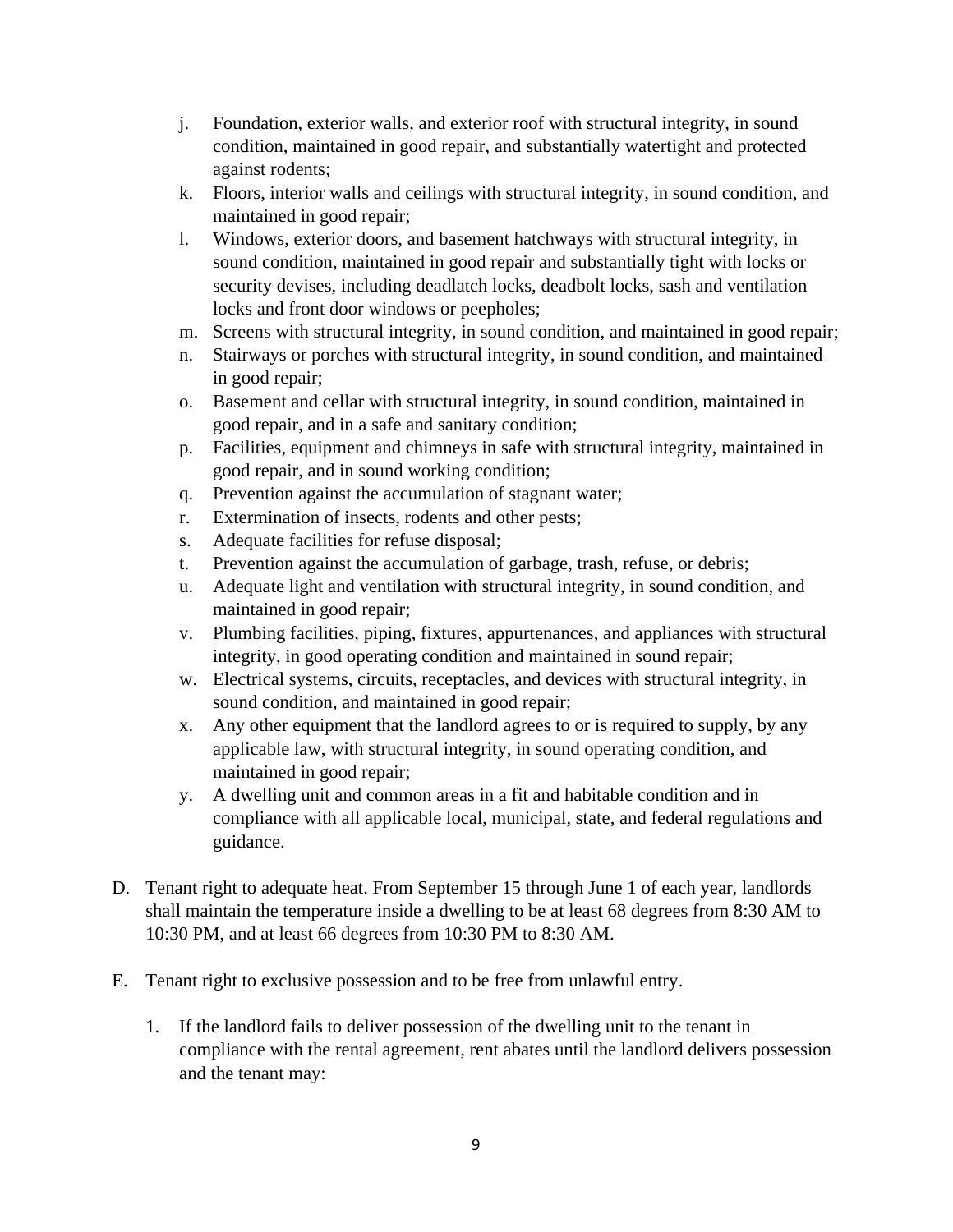- a. Upon written notice to the landlord, terminate the rental agreement and, upon termination, the landlord shall return within 48 hours all security deposits; or
- b. Demand performance of the rental agreement and, if the tenant elects, the tenant may maintain an action for possession of the dwelling unit against the landlord or any person wrongfully in possession and recover the damages sustained by the tenant.
- 2. An aggrieved person may recover from the person withholding possession an amount not more than two (2) months' rent or twice the actual damages sustained by them, whichever is greater, and reasonable attorney's fees.
- 3. If the landlord makes an unlawful entry or a lawful entry in an unreasonable manner or makes repeated demands for entry otherwise lawful, but which have the effect of harassing the tenant, the tenant may obtain injunctive relief to prevent the recurrence of the conduct, or terminate the rental agreement. In each case, the tenant may recover an amount equal to not more than two (2) months' rent or twice the damages sustained by them, whichever is greater, and reasonable attorney's fees.
- F. One-time Tenant Right to Pay and Stay. At any time prior to the issuance of any order of possession or eviction order made pursuant to Article IX of the Illinois Code of Civil Procedure. 735 ILCS 5/9-101 et seq. the tenant has a one-time right to cure the non-payment of rent by paying the landlord unpaid rent, duly owed from the date of non-payment to the date of payment, together with all filing fees and costs paid by the landlord and all fees and costs expended by the landlord for service of process, but not including attorney fees. If the tenant so pays, then the Court shall vacate any order of possession or eviction order and dismiss the case. If the landlord refuses to provide a total amount due, the tenant may cure by making a good faith payment of the amount that the tenant believes to be due.

#### **Sec. 42-806 - Tenant Remedies**

A. Tenant remedy of withholding rent.

If the landlord is not in material compliance with the rental agreement or with section 42- 805, the tenant may deliver a written notice to the landlord specifying the items of material noncompliance. The tenant may deliver this written notice at any time of month. The written notice shall indicate that the tenant will withhold rent on the next rent payment date if the landlord has not remedied the material noncompliance within 14 days after receipt of written notice. The tenant may withhold an amount of rent that reasonably reflects the reduced value of the premises. The tenant may not withhold for a condition caused by the deliberate or negligent act or omission of the tenant, a member of the tenant's family, or other person on the premises with the tenant's consent.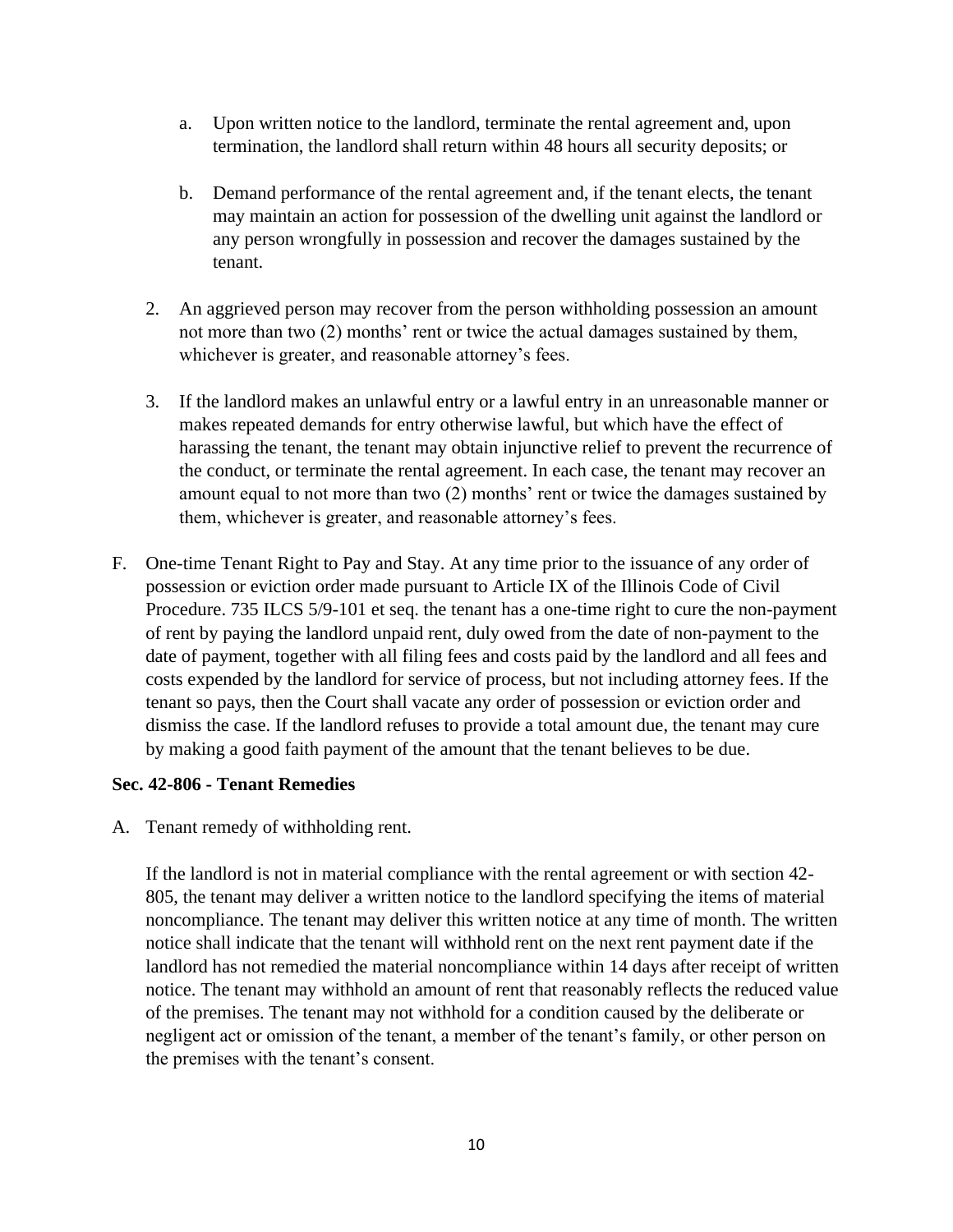- B. Tenant remedy of terminating lease.
	- 1. If the landlord is not in material compliance with the rental agreement or with section 42-805, the tenant may deliver a written notice to the landlord specifying the items of material noncompliance. The tenant may deliver this written notice at any time of month. The written notice shall indicate that the tenant will terminate the rental agreement and vacate the property if the landlord has not remedied the material noncompliance within 14 days after receipt of written notice. The tenant may not terminate for a condition caused by the deliberate or negligent act or omission of the tenant, a member of the tenant's family, or other person on the premises with the tenant's consent. If the tenant does not vacate the property within one (1) month after the expiration of the 14 day period or the end of the next rental period, whichever is longer, then the tenant's written notice shall be deemed withdrawn and the rental agreement shall remain in full force and effect. If the rental agreement is terminated, the landlord shall return the security deposit immediately upon the tenant tendering possession.
- C. Tenant remedy of right to file affirmative action.
	- 1. If the landlord is not in material compliance with the rental agreement or with section 42-805, the tenant may recover damages and obtain injunctive relief for any material noncompliance by the landlord with the rental agreement or with section 42-805. The landlord shall have an affirmative defense to this action that the condition was caused by a deliberate or negligent act or omission of the tenant, a member of the tenant's family, or other person on the premises with the tenant's consent.
- D. Tenant remedy for denial of essential services.
	- 1. If the landlord fails to supply heat, running water, hot water, electricity, gas, or plumbing that the rental agreement requires the landlord to provide, or internet access if the rental agreement requires the landlord to provide, the tenant shall deliver a written notice to the landlord specifying the service to be restored. If the landlord fails to correct the condition within 24 hours after being notified by the tenant, the tenant may:
		- a. Withhold from the monthly rent an amount that reasonably reflects the reduced value of the premises due to the material noncompliance or failure; or
		- b. Procure reasonable amounts of heat, running water, hot water, electricity, gas or plumbing service and, upon presentation to the landlord of paid receipts, deduct the cost from their rent; or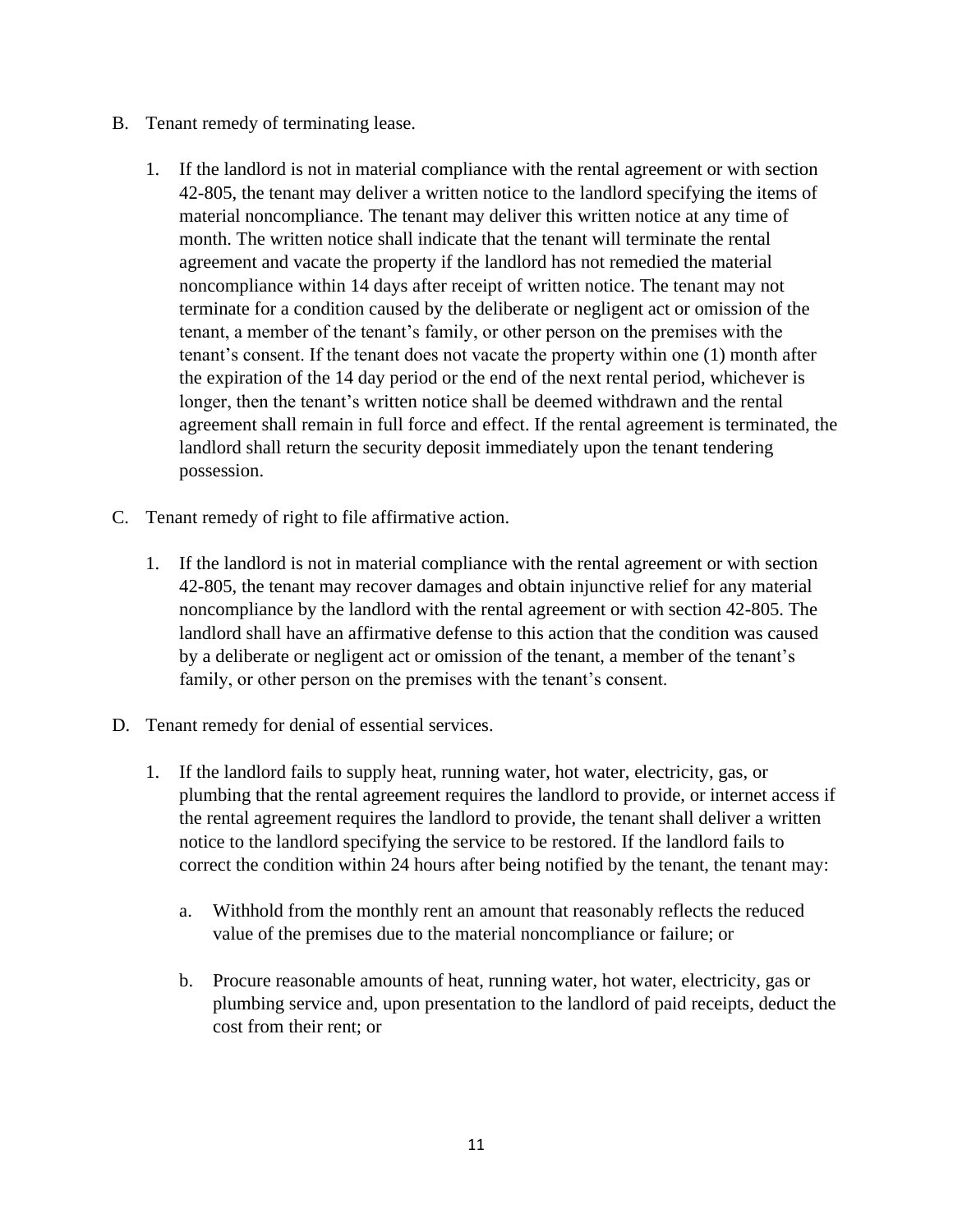- c. Recover damages based upon the diminution in the fair rental value of the dwelling unit and reasonable attorney fees; or
- d. Procure substitute housing, in which case the tenant is excused from paying rent for the period of noncompliance. The tenant may recover the cost of reasonable value of the substitute housing up to an amount equal to the monthly rent and reasonable fees.
- 2. In addition, the tenant may terminate the rental agreement by written notice to the landlord if the landlord fails to supply heat, running water, hot water, electricity, gas, or plumbing that the rental agreement requires the landlord to provide, or internet access if the rental agreement requires the landlord to provide, for more than 72 hours after the tenant has notified the landlord. If the rental agreement is terminated, the landlord shall return all security deposits thereon and the tenant shall deliver possession of the dwelling unit to the landlord within 30 days after the expiration of the 72 hour time period specified in the written notice or the end of the next rental period, whichever is longer. The landlord shall return the security deposit immediately upon the tenant delivering possession. If the tenant does not vacate the property within 30 days after the notification of termination or the end of the next rental period, whichever is longer, then the tenant's written notice shall be deemed withdrawn and the rental agreement shall remain in full force and effect.
- 3. The tenant may not exercise their rights under section 42-806(D) if the condition was caused by the inability of a utility supplier, or internet provider to provide service, unless the landlord caused the inability of the utility supplier, or by the deliberate or negligent act or omission of the tenant, a member of the tenant's family, or other person on the premises with the tenant's consent.
- E. Tenant remedies in the event of fire or casualty.
	- 1. If the dwelling unit or premises are damaged or destroyed by fire or casualty to an extent that the dwelling unit is in material noncompliance with the rental agreement or with section 805(C), the tenant may immediately vacate the premises and notify the landlord in writing within 14 days thereafter of the tenant's intention to terminate the rental agreement, in which case the rental agreement terminates as of the date of fire or casualty.
	- 2. If continued occupancy is lawful, the tenant may vacate any part of the dwelling unit rendered unusable by the fire or casualty, in which case the tenant's liability for rent is reduced in proportion to the diminution in the fair rental value of the dwelling unit.
	- 3. If the tenant desires to continue the tenancy and if the landlord has promised or begun work to repair the damage or destruction but fails to carry out the work to restore the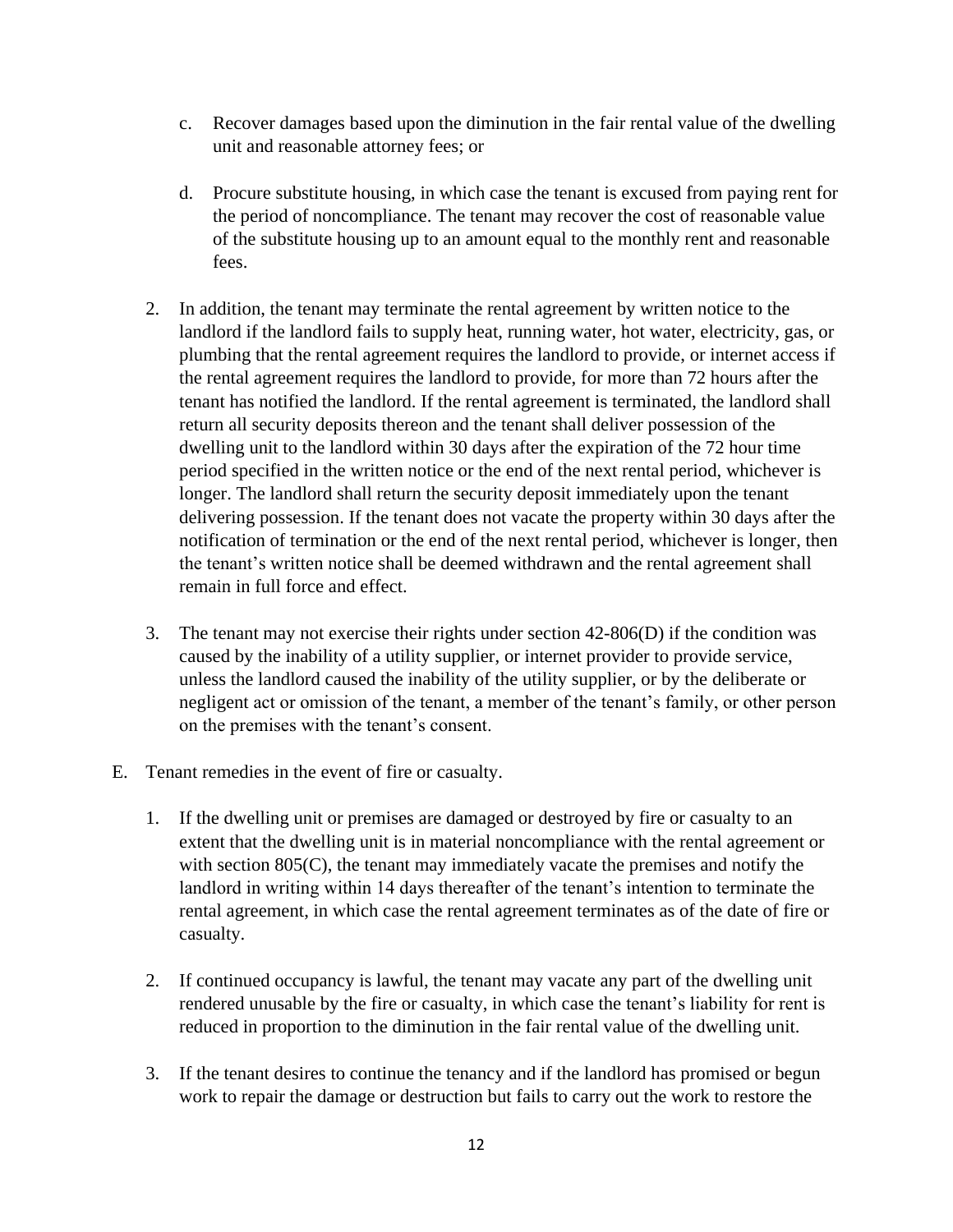dwelling unit or common area diligently and within a reasonable time, the tenant may notify the landlord in writing within 14 days after the tenant becomes aware that work is not being carried out diligently, or within a reasonable time of the tenant's intention to terminate the rental agreement, in which case the rental agreement terminates as of the date of the fire or casualty.

- 4. If the rental agreement is terminated, the landlord shall return all security deposit within 48 hours. When the landlord accounts for rent after the tenant has terminated the rental agreement, the landlord shall not charge rent to the tenant for any date after the date of the fire or casualty.
- 5. A tenant may not exercise remedies in this section if the fire or casualty damage was caused by the deliberate or negligent act or omission of the tenant, a member of the tenant's family or a person on the premises with the tenant's consent.
- F. Tenant remedy of withholding rent to undertake minor repairs.
	- 1. If the landlord is not in material compliance with the rental agreement or with section 42-805 and the reasonable cost of compliance does not exceed \$500.00 or one-half month's rent, whichever amount is greater, the tenant may notify the landlord in writing that, if the landlord does not remedy the condition within 14 days of receipt of the written notice or as promptly as conditions require in case of emergency, the tenant will correct the condition and withhold the cost of the repair from the tenant's next rent payment. The tenant shall have work done in a worker-like manner. The tenant shall submit to the landlord a paid bill from an appropriate tradesperson or supplier at the same time as deducting the amount from their rent. The tenant may not expend or deduct more than the amount specified in this section.
	- 2. A tenant shall not repair at the landlord's expense or deduct rent if the condition was caused by the deliberate or negligent act or omission of the tenant, a member of the tenant's family, or other person on the premises with the tenant's permission.
	- 3. Before correcting a condition affecting facilities shared by more than one dwelling unit, the tenant shall notify all other affected tenants of their plans and so arrange the work as to create the least practicable inconvenience to the other tenants.

## **Sec. 42-807 - Tenant Obligations**

- A. The tenant shall:
	- 1. Comply with all obligations imposed upon tenants by provisions of the codes applicable to the dwelling unit;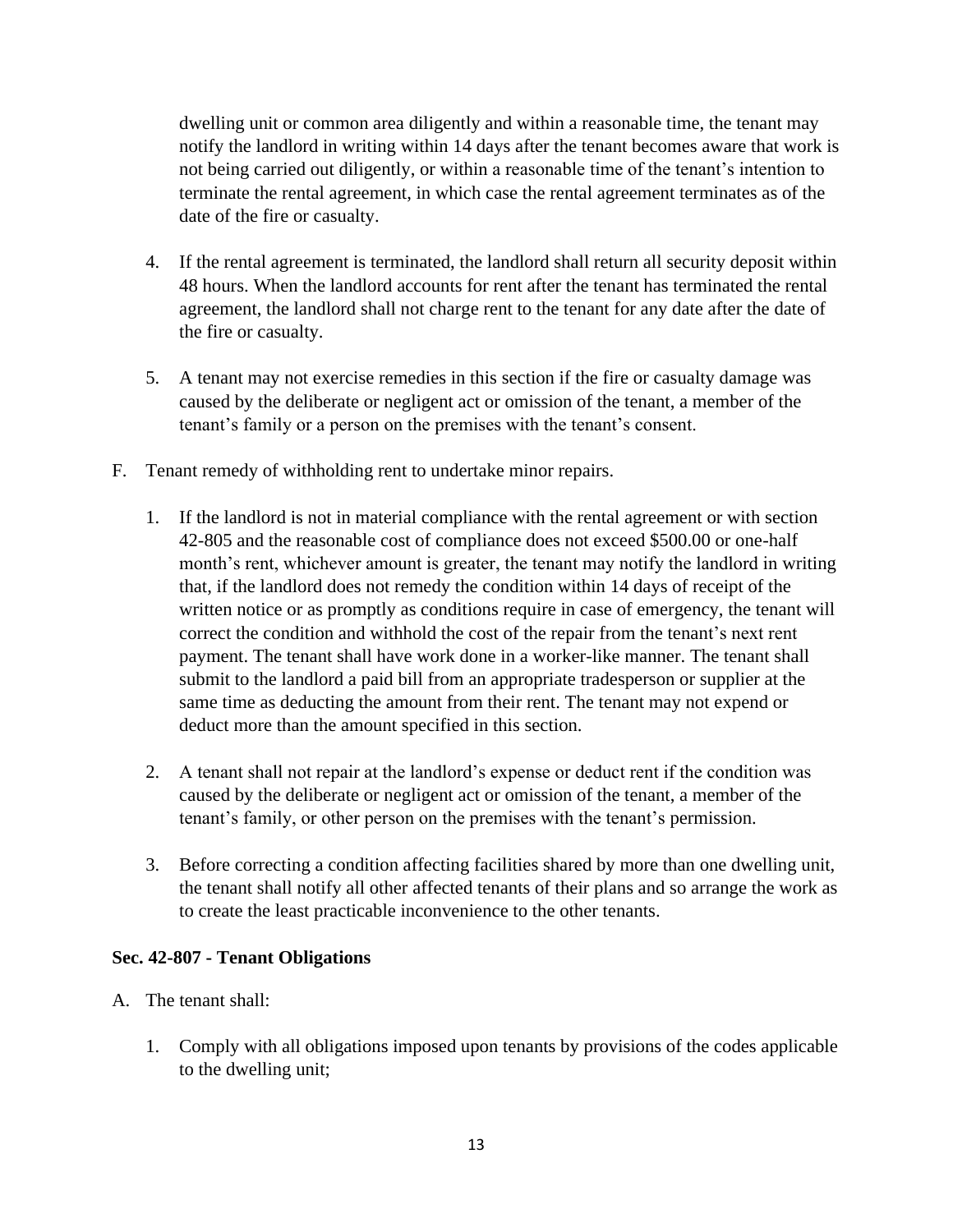- 2. Keep the part of the premises that they occupy and use as safe as the condition of the premises permits;
- 3. Dispose from their dwelling unit all ashes, rubbish, garbage and other waste in a clean and safe manner;
- 4. Keep all plumbing fixtures in the dwelling unit or used by the tenant as clean as their condition permits;
- 5. Use, in a reasonable manner, all electrical, plumbing, sanitary, heating, ventilating, air conditioning, and other facilities and appliances, including elevators, in the premises;
- 6. Not deliberately destroy, deface, damage, impair, or remove any part of the premises or knowingly permit any person to do so;
- 7. Conduct themselves in a manner that will not disturb their neighbors' peaceful enjoyment of premises;
- 8. Unless otherwise agreed, only occupy their dwelling unit as a dwelling unit.

## **Sec. 42-808 - Landlord Rights**

- A. In addition to any rights provided under federal and state law, a landlord shall have the rights specified in this section under the circumstances herein set forth.
- B. Landlord rights of entry and restrictions thereto.
	- 1. A tenant shall not unreasonably withhold consent to allow the landlord to enter the dwelling unit to:
		- a. Inspect the premises or conduct inspections authorized or required by any government agency;
		- b. Make necessary or agreed repairs, decorations, alterations or improvements, including where such work elsewhere in the building requires such access;
		- c. Supply necessary or agreed upon services;
		- d. Exhibit the dwelling unit to prospective or actual purchasers, mortgagees, workmen or contractors;
		- e. Exhibit the dwelling unit to prospective tenants 60 days or less prior to the expiration of the existing rental agreement; or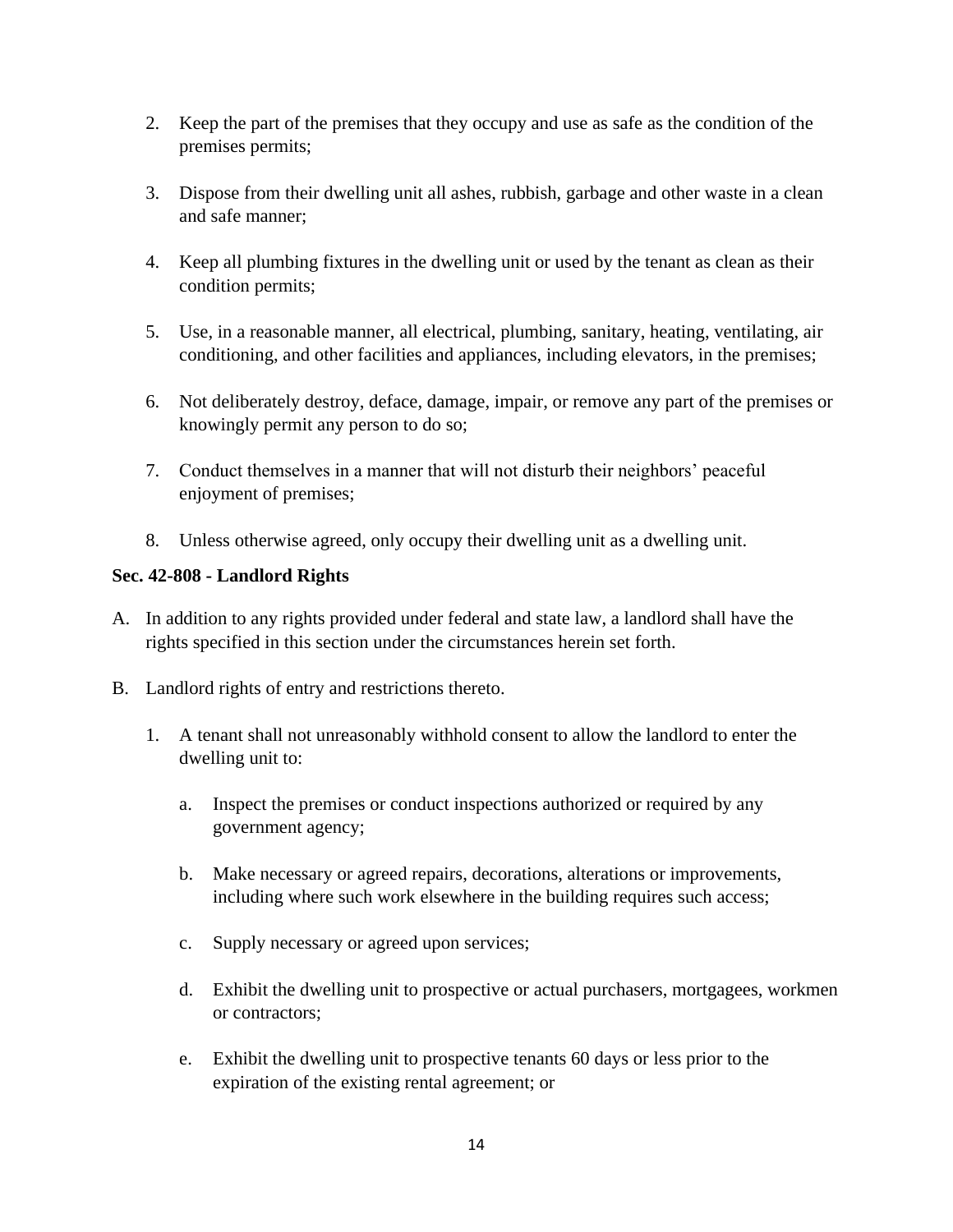- f. Determine a tenant's compliance with provisions in the rental agreement.
- 2. The landlord may only enter at reasonable times, except in case of an emergency. An entry between 8:00 AM and 8:00 PM or at any other time expressly requested by the tenant shall be presumed reasonable.
	- a. A landlord may enter the dwelling unit without consent of the tenant in case of an emergency.
	- b. The landlord shall not abuse the right of access or use it to harass the tenant.
	- c. Except in cases of an emergency, the landlord shall give the tenant at least two (2) days' written notice of their intent to enter. The landlord shall provide this written notice directly to each dwelling unit by mail, telephone, or written notice or by other reasonable means designed in good faith to provide written notice to the tenant. If access is required because of repair work for common facilities or multiple apartments, a general written notice may be given by the landlord to all potentially affected tenants that entry may be required. In cases where access is authorized due to an emergency the landlord shall give the tenant written notice of entry within two (2) days after such entry.
	- d. If the tenant refuses to allow lawful access, the landlord may obtain injunctive relief to compel access or terminate the rental agreement. In either case, the landlord may recover damages and reasonable attorney's fees.
	- e. If the landlord makes an unlawful entry, or entry in an unreasonable manner, or repeated unreasonable demands for entry, which have the effect of harassing the tenant, the tenant may obtain injunctive relief to prevent the recurrence of the conduct or terminate the rental agreement. In each case, the tenant may recover an amount equal to one (1) month's rent or twice the damages sustained, whichever is greater, and reasonable attorney fees.
- C. Landlord right to adopt rules and regulations.
	- 1. The landlord may adopt general rules or regulations concerning the tenant's use and occupancy of the premises. Rules and regulations are enforceable only if in writing and if they are:
		- a. Made to promote the convenience, safety, and welfare of the tenants in the premises, preserve the landlord's property from abusive use, or make a fair distribution of services and facilities among tenants;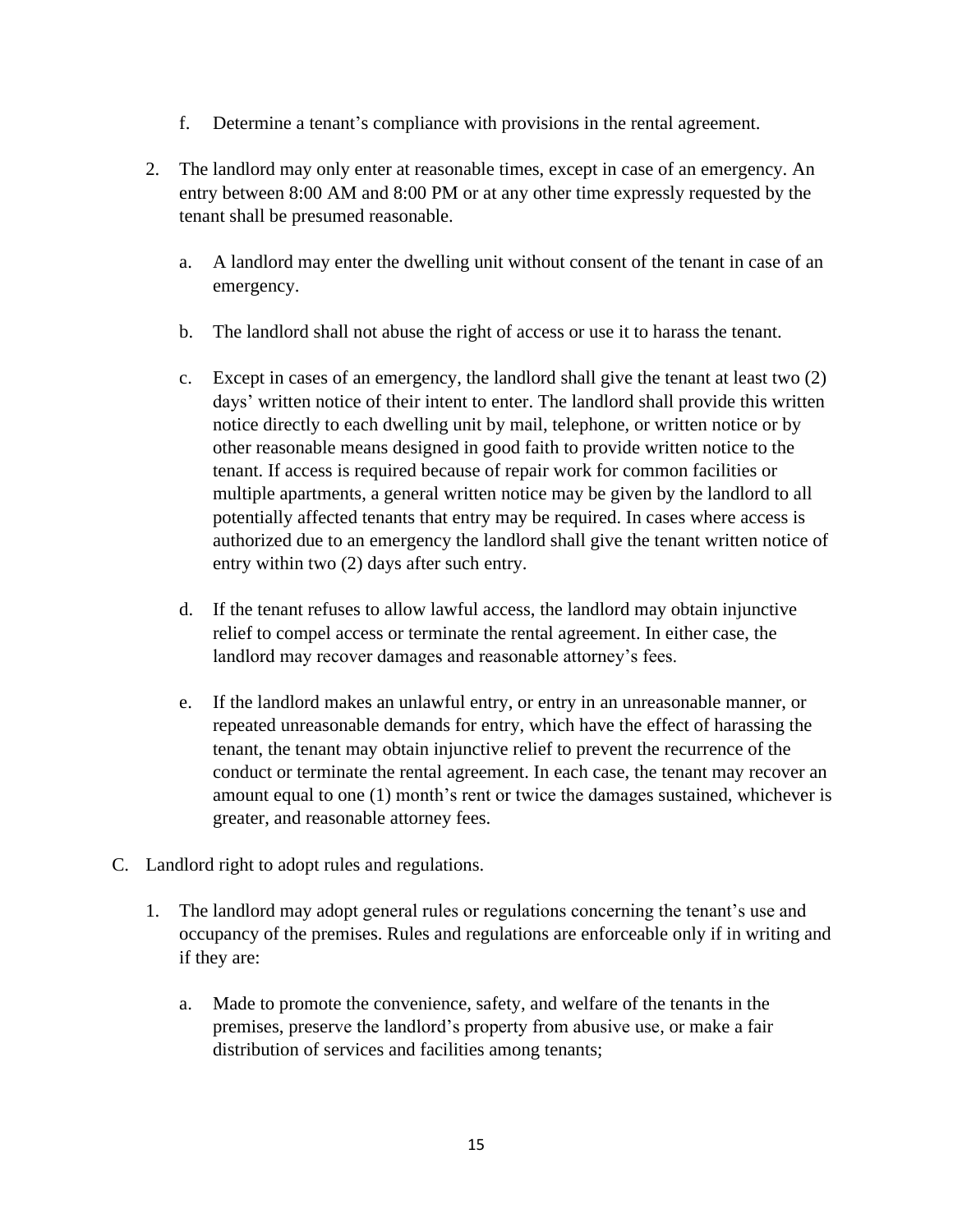- b. Reasonably related to the purpose for which they are adopted;
- c. Applied to all tenants in the premises in a fair manner;
- d. Sufficiently clear to inform the tenant of what they must or must not do to comply;
- e. Not for the purpose of evading the obligations of the landlord; and
- f. Not for the purpose of preventing tenants to assemble or otherwise communicate amongst each other about the premises.
- 2. A rule or regulation adopted after the tenant enters into the rental agreement that substantially modifies the rental agreement is not enforceable unless the tenant consents in writing.

#### **Sec. 42-809 - Landlord Remedies**

- A. The landlord shall have the following remedies when the tenant fails to pay rent.
	- 1. If the tenant is not in material compliance with the obligation to pay rent, the landlord may deliver to the tenant a written notice of the landlord's intention to terminate the rental agreement. The landlord shall serve the written notice in compliance with state law. If the tenant does not materially comply with the written notice within five (5) days of receipt, the landlord may file an eviction action to terminate the rental agreement.
	- 2. Nothing in this subsection shall affect a landlord's obligation to provide notice of termination of tenancy in subsidized housing as required under federal law or regulations.
	- 3. A landlord may also maintain an action for rent and/or damages without terminating the rental agreement.
- B. The landlord shall have the following remedies when the tenant is not in material compliance with the rental agreement or the obligations in section 42-807.
	- 1. If the landlord alleges that the tenant is not in material compliance with a rental agreement or the obligations in section 42-807, the landlord may deliver written notice to the tenant specifying the acts and omissions constituting the alleged breach. The landlord shall serve the written notice in compliance with state law. The written notice may provide that the rental agreement will terminate upon a date no less than 10 days after the date of the written notice. The tenant shall have the amount of time specified in the written notice to remedy any alleged breach by the tenant prior to the date of termination. If the breach is not remedied, the landlord may file an eviction to terminate the rental agreement, as provided in the written notice. The landlord may recover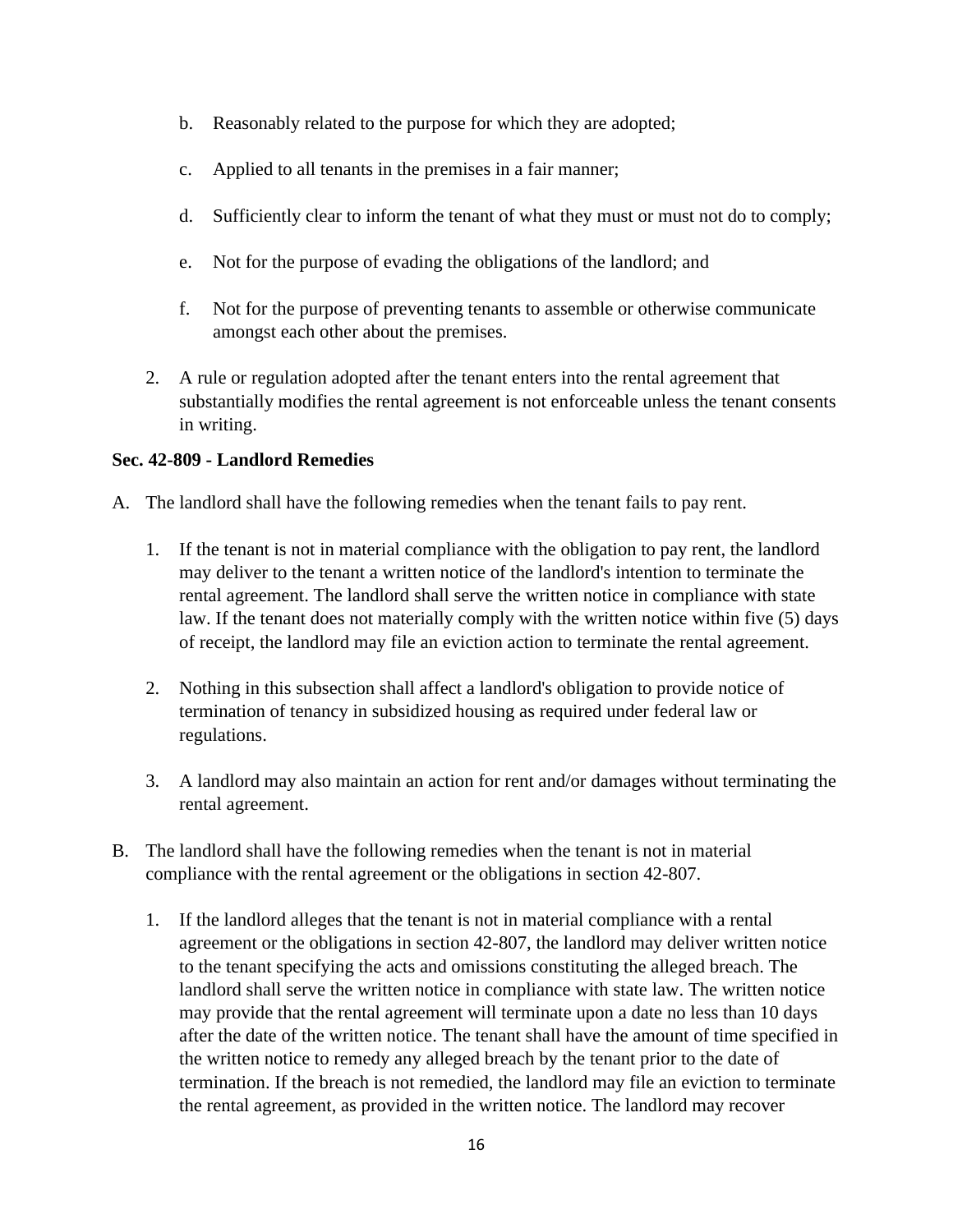damages and obtain injunctive relief for any material noncompliance by the tenant with the rental agreement or the obligations in section 42-807. If the landlord does not file an eviction action within 30 days after the notification of termination or the end of the next rental period, whichever is longer, then the landlord's written notice shall be deemed withdrawn and the rental agreement shall remain in full force and effect.

- 2. The landlord has the right to determine abandonment of the dwelling unit and dispose of property. The landlord may determine that the tenant has abandoned the property in the following circumstances:
	- a. The tenant has provided actual written notice to the landlord indicating the tenant's intention not to return to the dwelling unit.
	- b. All persons entitled under a rental agreement have been absent from the dwelling unit for a period of 32 days, or for one rental period when the rental agreement is for less than a month, and such persons have removed their personal property from the premises and rent for that period is unpaid. However, if any person entitled to occupancy provides the landlord with written notice indicating that a tenant intends to occupy the dwelling unit and make full payments of all amounts due to the landlord, then the landlord may not determine that the tenant has abandoned the property.
	- c. If the tenant abandons the dwelling unit, the landlord shall make a good faith effort to rent it at a fair rental value. This shall include the acceptance of reasonable subleases. If the landlord succeeds in renting the dwelling unit at a fair rental value, the tenant shall only be liable for the amount by which the rent due from the date of abandonment to the termination of the initial rental agreement exceeds the fair rental value subsequently received by the landlord from the date of abandonment to the termination of the initial rental agreement. If the landlord makes a good faith effort to rent the dwelling unit at a fair rental and is unsuccessful, the tenant shall be liable for the rent due for the period of the rental agreement. The tenant shall also be liable for reasonable advertising and redecoration costs incurred by the landlord in re-renting the dwelling unit.
	- d. Unless otherwise agreed, if, upon termination of a tenancy including, but not limited to, a termination after expiration of a lease or by surrender or abandonment of the premises, a tenant has left personal property on the premises, and the landlord reasonably believes that the tenant has abandoned such personal property, the landlord may dispose of the property according to the following procedures.
		- i. If the landlord in good faith reasonably determines that the tenant has left personal property that is valueless or of such little value that the cost of storing and conducting a sale would probably exceed the amount that would be realized from such a sale, the landlord shall retain the property either in the dwelling unit or remove and store the abandoned property from the dwelling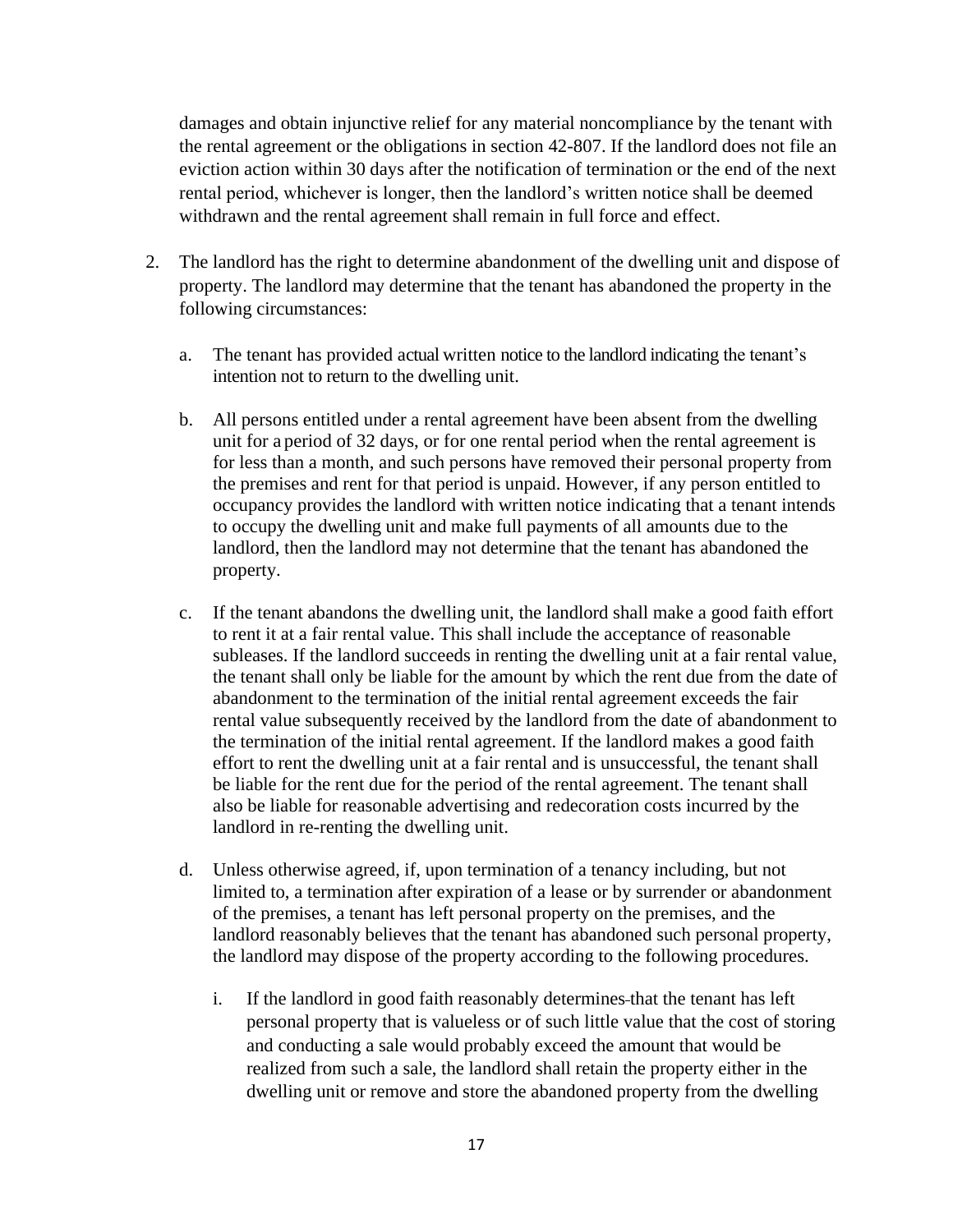unit and may dispose of the property after seven (7) days. The landlord shall not be required to provide written notice to the tenant of its intent to dispose of property pursuant to this subsection.

- ii. If the landlord in good faith reasonably determines that the tenant has left personal property that has value, the landlord shall notify the tenant in writing of their demand that the tenant remove the property within dates set forth in the written notice, but no less than 7 days after delivery of the written notice. The landlord may deliver this written notice by posting it in a prominent location inside the dwelling unit or on the front door of the dwelling unit or by electronic means if the parties had previously communicated electronically.
- iii. If the tenant does not remove the property within the time specified, the landlord may sell the property at a public sale or at a commercially reasonable private sale. The landlord may retain the proceeds of the sale to recover any rent owed by the tenant to the landlord. If the proceeds, less reasonable costs incurred by such sale or storage, exceed any rent owed to the landlord, the landlord shall retain the proceeds for one (1) year. If the tenant does not claim the proceeds within one (1) year, the proceeds shall be the property of the landlord.
- e. At any time that the landlord is storing property pursuant to Sec. 42-809, the landlord shall exercise reasonable care of the property, but shall not be responsible to the tenant for any loss except for damage caused by the landlord's deliberate or negligent act or omission. The landlord may elect to store the property in or about the previously vacated premises. The landlord shall be entitled to the cost of storage for the period of time that the property has remained in their safekeeping. In such case the storage shall not exceed commercially reasonable storage rates. If the tenant's property is removed to a commercial storage company, the storage cost shall include the actual charge for such storage and removal from the premises to the place of storage.
- f. If the tenant timely responds in writing of their intention to remove the personal property from the premises and does not do so within the time period in the landlord's written notice or a mutually agreeable date (whichever is later), it shall be conclusively presumed that they have abandoned such property.
- C. The landlord right to rent and process renewals of the tenancy.
	- 1. Termination of Tenancy
		- a. If the landlord accepts rent, including holding payment, knowing that it alleges a lease violation, including a default in the payment of rent by the tenant, the landlord waives the right to terminate the rental agreement for that breach.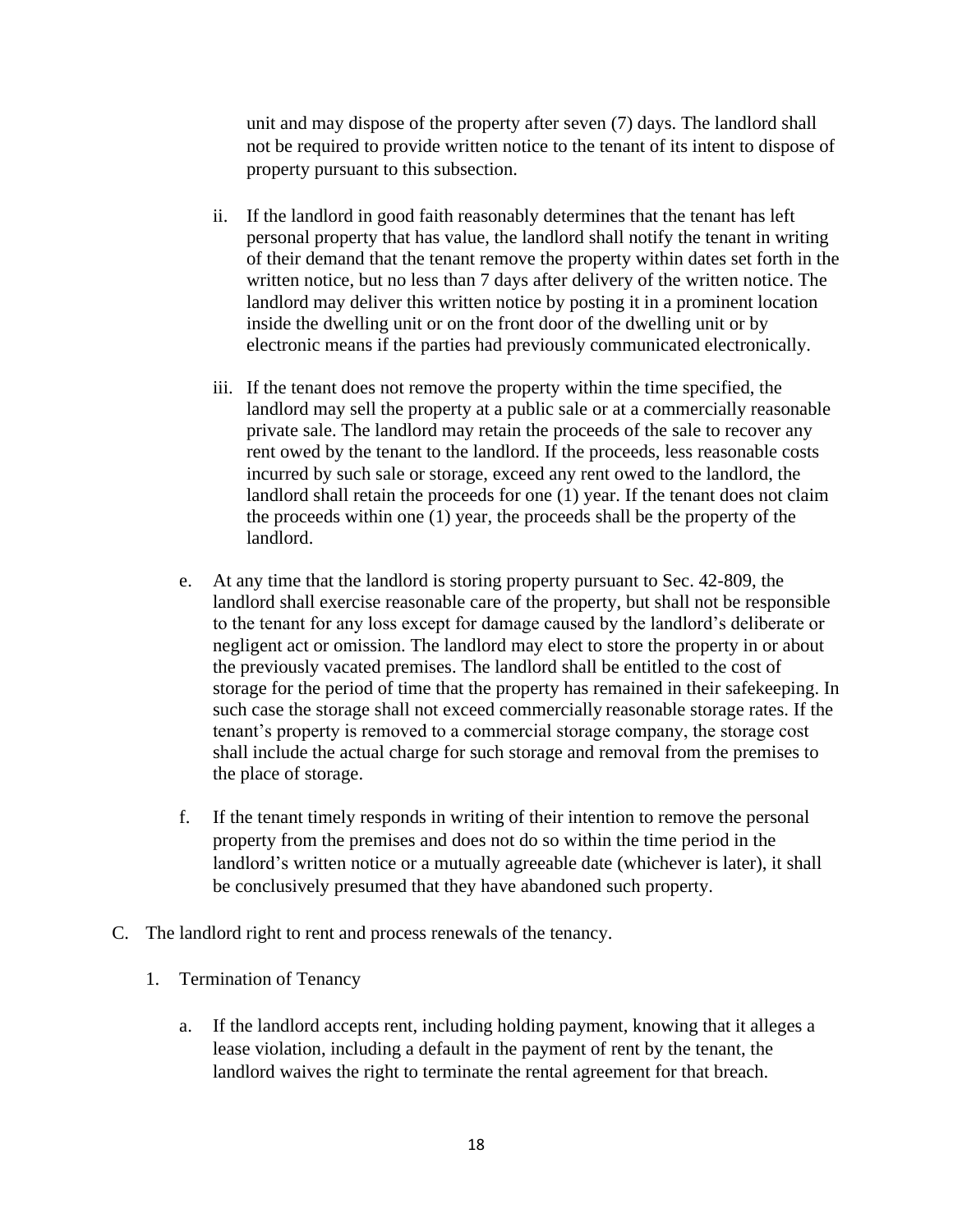- b. If the rental agreement is terminated, the landlord may claim for possession or for rent and a separate claim for damages for breach of the rental agreement.
- 2. Nonrenewal of Tenancy
	- a. No tenant shall be required to renew a rental agreement more than 60 days prior to the termination date of the rental agreement. If the landlord violates this subsection, the tenant shall recover one (1) month's rent or actual damages, whichever is greater.
	- b. The landlord shall notify the tenant in writing at least 60 days prior to the stated termination date of the rental agreement of the landlord's intent to terminate a month-to-month tenancy or not renew an existing rental agreement. If the landlord fails to give required written notice, the tenant may remain in the dwelling unit for up to 120 days after the date on which such required written notice is given to the tenant, regardless of the date specified in the existing rental agreement. During such occupancy, the terms and conditions of the tenancy shall be the same as the terms and conditions during the last month of tenancy.

# **Sec. 42-810 - Landlord Obligations**

- A. The landlord shall maintain the premises in compliance with all applicable provisions of any relevant municipal code and section 42-805(C) and shall promptly make any and all repairs to fulfill this obligation.
- B. The landlord and tenant of any dwelling unit may agree that the tenant is to perform specified repairs, maintenance tasks, alterations, or remodeling only if:
	- 1. The agreement of the parties is entered into in good faith and not for the purpose of evading obligations of the landlord and is set forth in a separate writing signed by the parties and supported by adequate consideration; and
	- 2. The agreement does not diminish or affect the obligation of the landlord to other tenants on the premises.
- C. The landlord obligation to provide a written notice concerning habitability.
	- 1. Before a tenant initially enters into or renews a rental agreement for a dwelling unit, the landlord, or any person authorized to enter into a rental agreement on their behalf, shall disclose to the tenant in writing:
		- a. Any code violations which have been cited by the municipality or other oversight body during the previous 12 months for the dwelling unit and common areas and provide written notice of the pendency of any code enforcement litigation or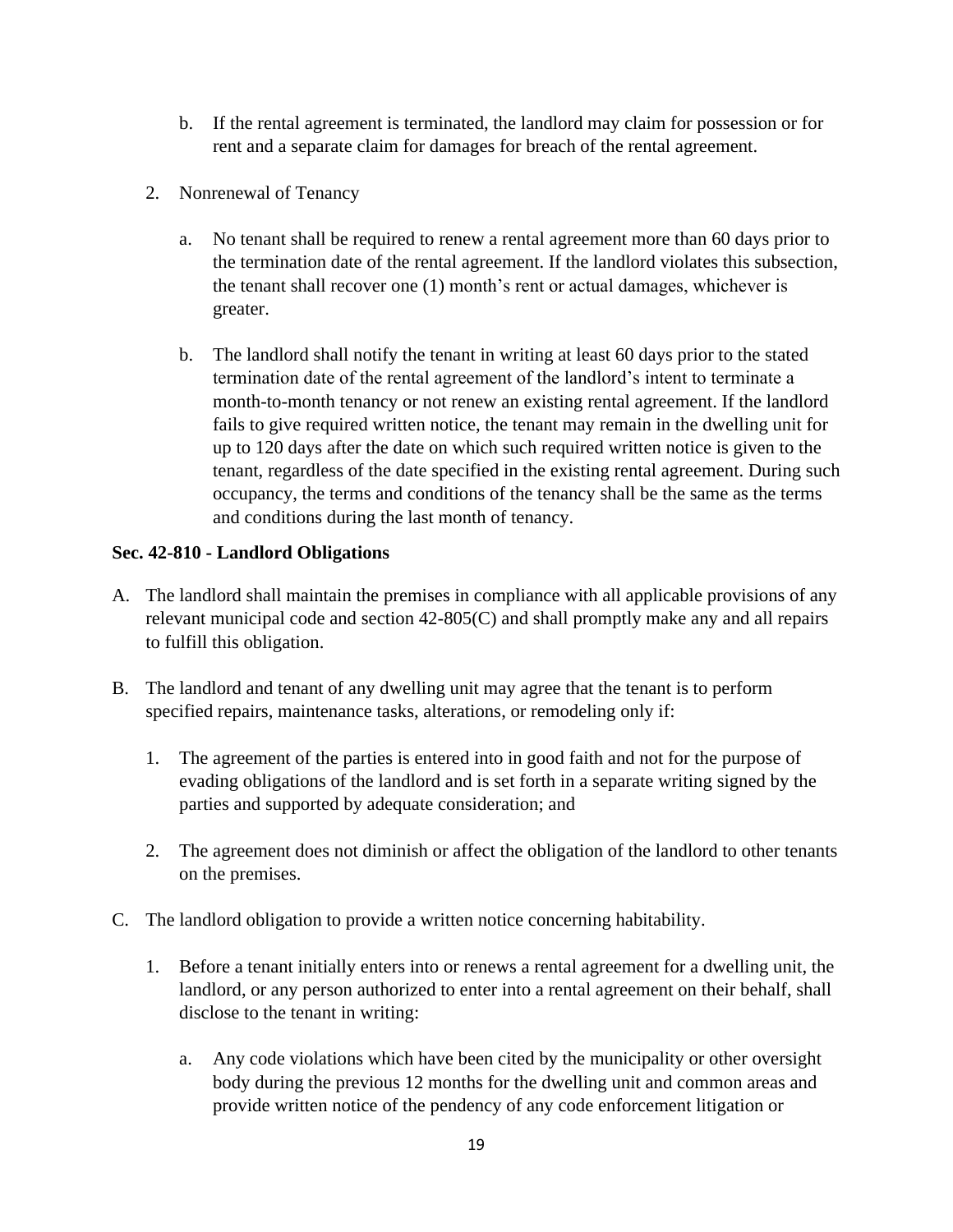administrative hearing. The written notice shall provide the case number of the litigation and/or the identification number of the administrative hearing proceeding and a listing of any code violations cited;

- b. Any notice of intent by the municipality or any utility provider to terminate water, gas, electrical, or other utility service to the dwelling unit or common areas. The disclosure shall state the type of service being terminated, the intended date of termination, and whether the termination will affect the dwelling unit, common areas or both.
- 2. If the landlord fails to comply with section 42-810(C), the tenant may terminate the rental agreement by written notice. The written notice shall specify the date of termination no later than 30 days from the date of written notice. In addition, if a tenant, in a civil legal proceeding against an owner or landlord, establishes that the landlord has violated this section, the tenant shall be entitled to recover one (1) month's rent or actual damages, whichever is greater, and reasonable attorney's fees.
- D. The landlord has an obligation to maintain the premises free from bed bugs.
	- 1. Landlords subject to this section must provide to all prospective and current lessees with a copy of the current, approved U.S. Environmental Protection Agency federal pamphlet on bed bug prevention, detection and control.
	- 2. In any rental dwelling unit in which an infestation of bed bugs is found or reasonably suspected, it is the responsibility of the landlord to:
		- a. Provide pest control services by a pest management professional until such time that no evidence of bed bugs can be found and verified;
		- b. Maintain a written record of the pest control measures performed by the pest management professional on the rental dwelling unit. The record shall include reports and receipts prepared by the pest management professional. The record shall be maintained for three (3) years and shall be open to inspection by authorized city personnel, including but not limited to employees of the departments of health and buildings.
	- 3. In any multiple rental dwelling unit building in which an infestation of bed bugs is found or reasonably suspected, it is the responsibility of the landlord to:
		- a. Provide pest control services by a pest management professional until such time that no evidence of bed bugs can be found and verified within the building or portion thereof, including the individual rental dwelling units;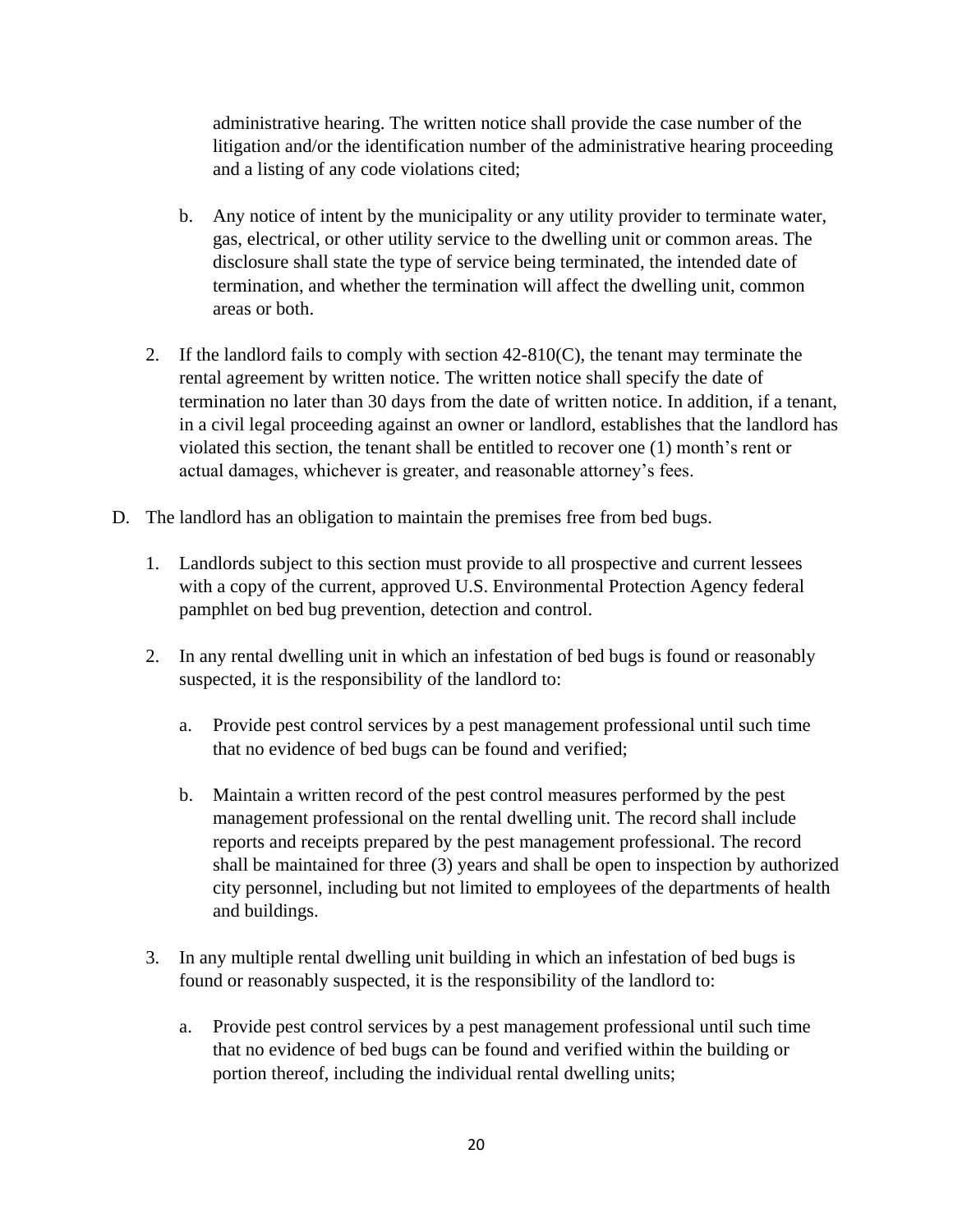- b. Maintain a written record of the pest control measures performed by pest management professional on the building. The record shall include reports and receipts prepared by the pest management professional. The record shall be maintained for three (3) years and shall be open to inspection by authorized city personnel, including, but not limited to, employees of the departments of health and buildings.
- 4. A landlord shall provide the pest control services within ten (10) days after:
	- a. A bed bug is found or reasonably suspected anywhere on the premises;
	- b. Being notified in writing by a tenant of a known or reasonably suspected bed bug infestation on the premises or in the tenant's rental dwelling unit.
- 5. The extermination of bed bugs shall be by inspection, and if necessary, the treatment of the dwelling unit on either side of the affected dwelling unit and the dwelling unit directly above and below the affected dwelling unit. This pattern of inspection and treatment shall be continued until no further infestation is detected.
- 6. The tenant shall notify the landlord in writing of any bed bug detection within 48 hours of noticing the presence of any bed bugs.
- 7. If the landlord fails to notify the tenant of the intention to comply with section 42- 810(D) after receipt of written notice, the tenant may terminate the rental agreement by written notice. However, the tenant may exercise the right to terminate the rental agreement only if the tenant first gives the landlord written notice of the landlord's breach of this section and the landlord does not remedy the breach within two (2) business days after the tenant delivered the written notice of breach. The written notice that the tenant intends to terminate the rental agreement shall specify the date of termination no later than 30 days from the date of written notice. The written notices required by this section may be delivered electronically if the parties have previously communicated electronically. In addition, if a tenant in a civil legal proceeding against an owner or landlord establishes that a violation of this section has occurred, they shall be entitled to recover one (1) month's rent or actual damages, whichever is greater, and reasonable attorney's fees. The tenant shall not have this remedy if the tenant unreasonably refused to cooperate with or unreasonably delayed the extermination process.
- E. The landlord has an obligation to disclose lead hazards.
	- 1. The landlord must follow all applicable municipal, state and federal regulations regarding lead poisoning and must specifically: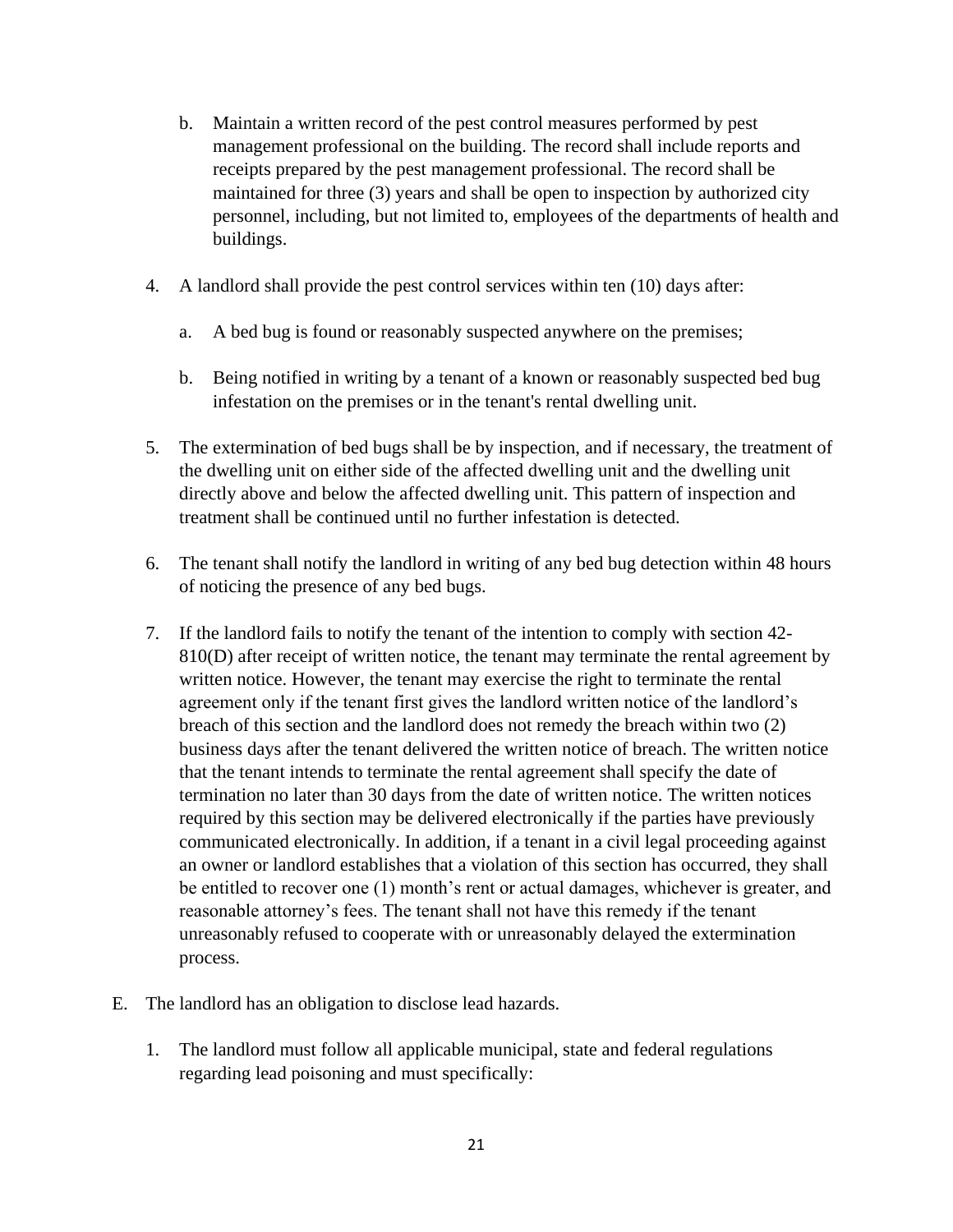- a. Provide all prospective and current lessees with a copy of the current, approved U.S. Environmental Protection Agency federal pamphlet on lead-based paint disclosure; and
- b. Disclose any known lead hazards.
- 2. If the landlord fails to comply with section 42-810(E) after receipt of written notice, the tenant shall recover one (1) month's rent or actual damages, whichever is greater, and reasonable attorney fees.
- F. The landlord has an obligation to disclose information about ownership, management and agents.
	- 1. The landlord or any person authorized to enter into a rental agreement on their behalf shall disclose to the tenant in writing, on or before the commencement of tenancy, the name, address, and telephone number of:
		- a. The owner or person authorized to manage the premises;
		- b. A person authorized to act for or on the behalf of the owner for the purpose of service of process and for the purpose of receiving of notices and demands.
	- 2. A person who fails to comply with section Sec. 42-810(F) becomes an agent of each person who is a landlord for the purpose of:
		- a. Service of process and receiving of notices and demands;
		- b. Performing the obligations of the landlord under this Article and under the rental agreement and expending or making available for that purpose all rent collected from the premises.
	- 3. The information required to be furnished by this section shall be kept current.
	- 4. This section extends to any successor landlord, owner or manager.
	- 5. If the landlord fails to comply with section 42-810(F) after receipt of written notice, the tenant may terminate the rental agreement by written notice. However, the tenant may exercise the right to terminate the rental agreement only if the tenant first gives the landlord written notice of the landlord's breach of this section and the landlord does not remedy the breach within two (2) business days after the tenant delivered the written notice of breach. The written notice that the tenant intends to terminate the rental agreement shall specify the date of termination no later than 30 days from the date of written notice. The written notices required by this section may be delivered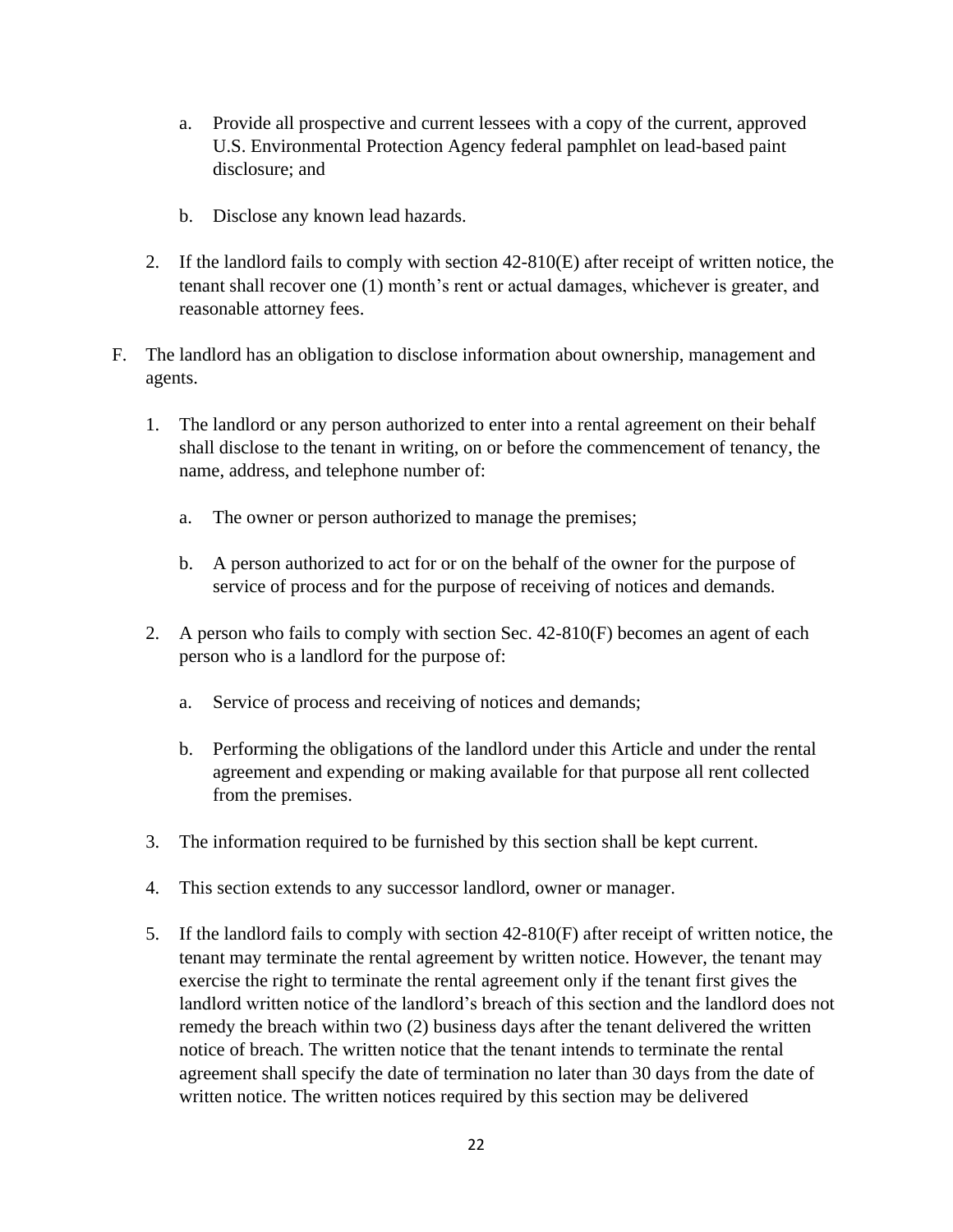electronically if the parties have previously communicated electronically. In addition, if a tenant in a civil legal proceeding against an owner or landlord establishes that a violation of this section has occurred, they shall be entitled to recover \$200 in damages in addition to any other damages, attorney's fees, or remedies that the tenant may also be entitled.

- G. The landlord has an obligation to disclose foreclosure.
	- 1. Within seven (7) days of being served a foreclosure complaint, an owner or landlord of a premises that is subject to the foreclosure complaint, shall disclose, in writing, to all tenants of the premises that a foreclosure action has been filed against the owner or landlord. An owner or landlord shall also disclose, in writing, the notice of a foreclosure to any other third party who has a consistent pattern and practice of paying rent to the owner or landlord on behalf of a tenant.
	- 2. Before a tenant initially enters into a rental agreement for a dwelling unit, the owner or landlord shall also disclose, in writing, that they are named in a foreclosure complaint.
	- 3. The written disclosure shall include the court in which the foreclosure action is pending, the case name, case number and shall include the following language:

"This is not a notice to vacate the premises. This notice does not mean ownership of the building has changed. All tenants are still responsible for payment of rent and other obligations under the rental agreement. The owner or landlord is still responsible for their obligations under the rental agreement. You shall receive additional notice if there is change in owner."

4. If the owner or landlord fails to comply with section 42-810(G), the tenant may terminate the rental agreement by written notice. The written notice shall specify the date of termination no later than 30 days from the date of written notice. In addition, if a tenant in a civil legal proceeding against an owner or landlord establishes that a violation of this section has occurred, they shall be entitled to recover \$200 in damages in addition to any other damages, attorney's fees or remedies to which the tenant may also be entitled.

## H. Limitation of Liability

- 1. Unless otherwise agreed upon, a landlord who sells the premises is relieved of liability under the agreement and this Article for events occurring after the conveyance and occurring subsequent to written notice to the tenant of the sale.
- 2. Unless otherwise agreed, the manager of the premises is relieved of liability under the rental agreement and this Article for events occurring after written notice to the tenant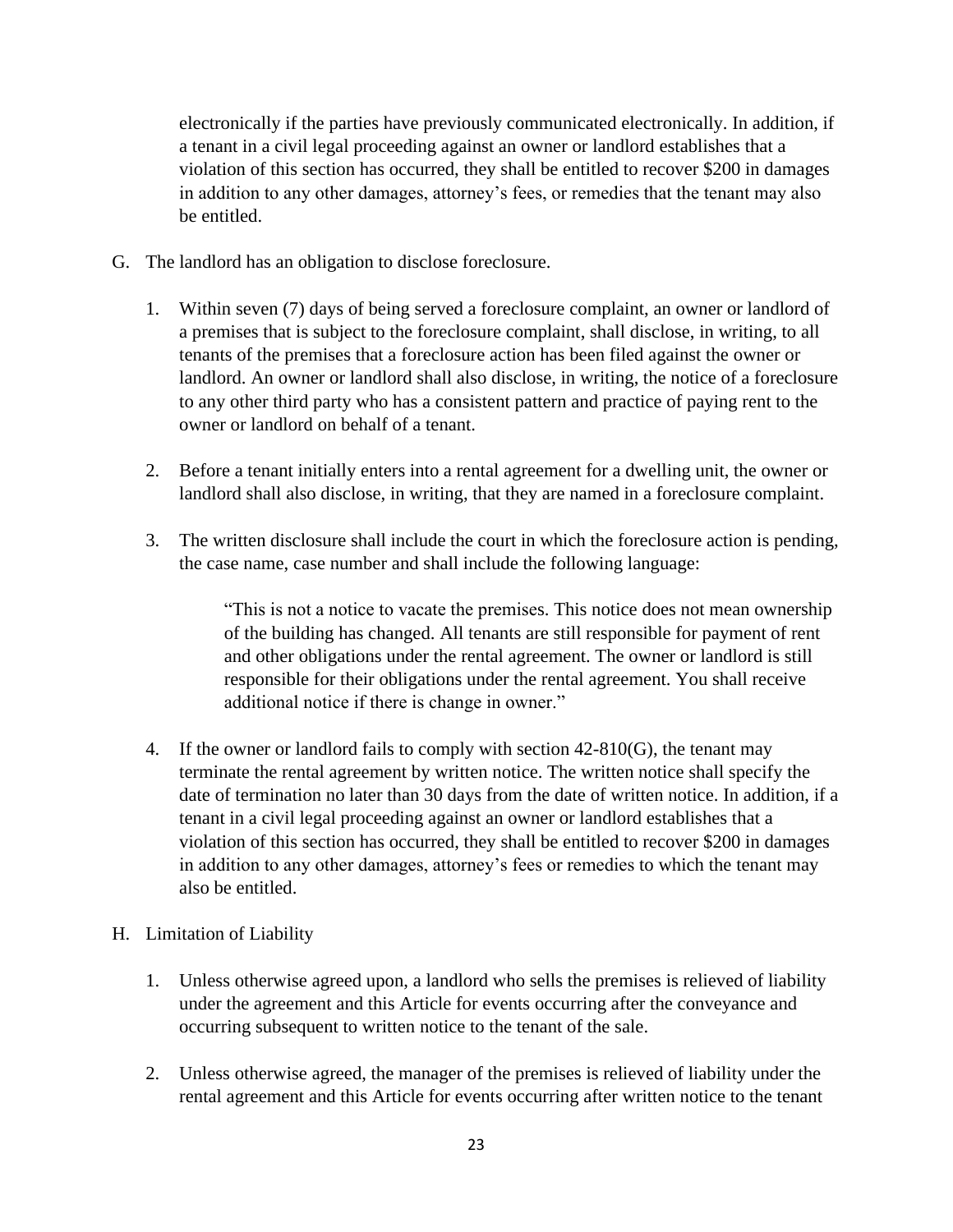of the termination of their management.

I. The landlord shall provide a summary attachment of the Cook County Residential Tenant Landlord Ordinance as set forth in section 42-814. If the landlord fails to comply with section 42-810(I), the tenant may terminate the rental agreement by written notice. However, the tenant may exercise the right to terminate the rental agreement only if the tenant first gives the landlord a written notice of the landlord's breach of this section and that also provides notice that the landlord must remedy the breach within two (2) business days after the tenant delivered the written notice of breach. The written notice that the tenant intends to terminate the rental agreement shall specify the date of termination no later than 30 days from the date of written notice. The written notices required by this section may be delivered electronically if the parties have previously communicated electronically. In addition, if a tenant in a civil legal proceeding against an owner or landlord establishes that the landlord has violated this section and failed to remedy the breach within two (2) business days from the date the tenant delivered written notice of the breach, the tenant shall be entitled to recover \$200 in damages in addition to any other damages, attorney's fees, or remedies that the tenant may also be entitled.

# **Sec. 42-811 - Security Deposit**

- A. A landlord may not demand or receive a security deposit in an amount in excess of one and one-half months' rent. A landlord may not avoid the coverage of this subsection by labeling the fee or charge as anything other than a security deposit.
- B. A tenant shall pay the landlord, at the time the tenant moves into the premises or at any other time mutually agreed upon by the parties, the amount of the security required by the landlord. Any portion in excess of one (1) month's rent, at the election of the tenant, shall be paid either at the time the tenant pays the initial security deposit, or shall be paid in no more than six (6) equal installments no later than six (6) months after the effective date of the lease.
- C. Upon termination of the tenancy, property or money held by the landlord as a security deposit shall be returned to the tenant within 30 days after the tenant has vacated their dwelling, provided that the landlord or successor landlord may deduct from the security deposit for the following:
	- 1. Any unpaid rent that has not been validly withheld or deducted pursuant to state or federal law or local Ordinance and any courts costs (but not attorney's fees) awarded by a court in a case that has not been subsequently settled;
	- 2. Any reasonable amount necessary to repair any damage caused to the premises by the tenant, or any person under the tenant's control or on the premises with the tenant's consent, reasonable wear and tear excluded. In the case of such damage, the landlord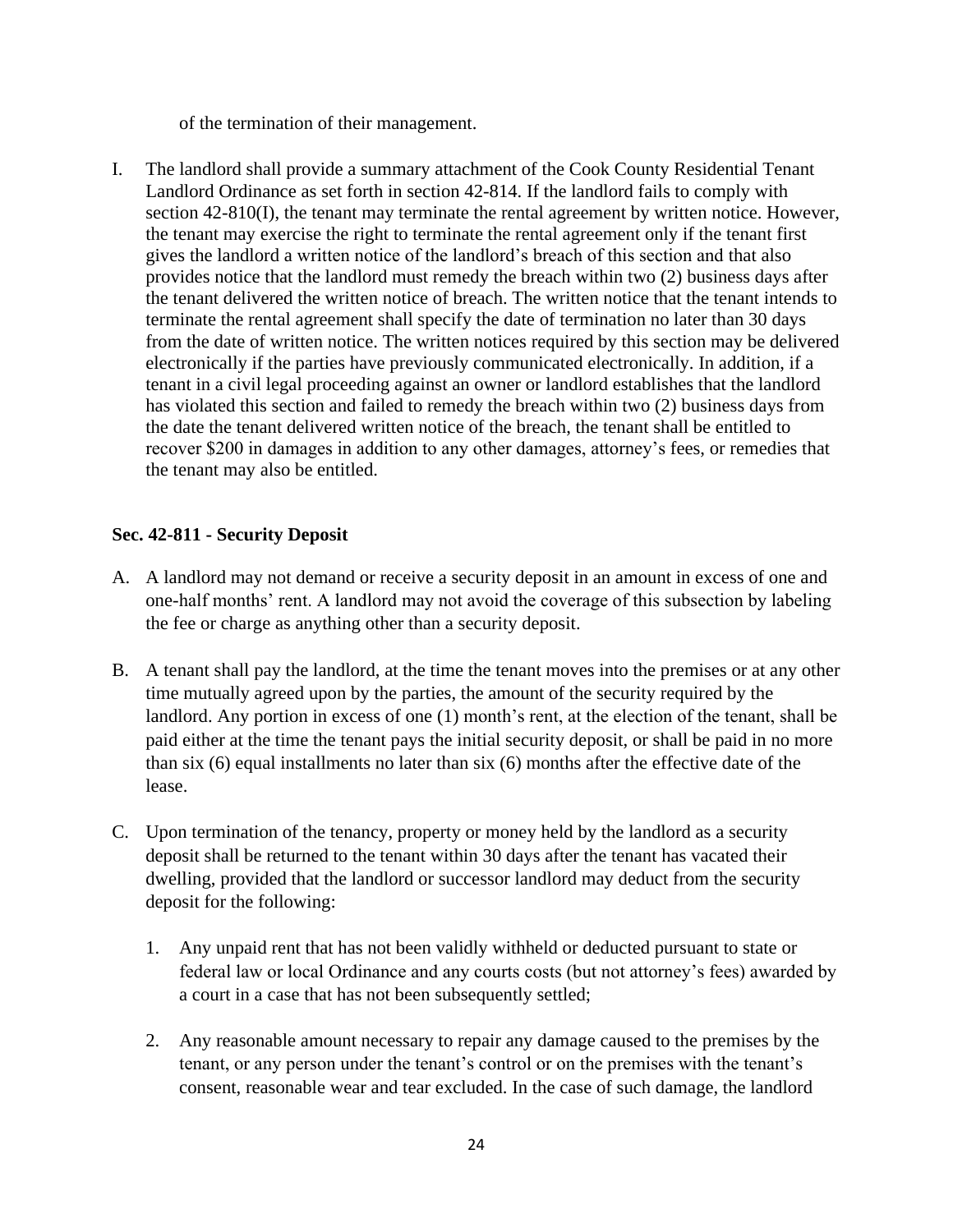shall deliver or mail to the last known address of the tenant, within 30 days, an itemized statement of the damages allegedly caused to the premises and the estimated or actual cost for repairing or replacing each item on that statement, attaching copies of the paid receipts for the repair or replacement. If estimated cost is given, the landlord shall furnish the tenant with copies of paid receipts, or a certification of actual costs of repairs of damage if the work was performed by the landlord's employees, within 30 days from the date the statement showing estimated costs was furnished to the tenant.

- D. A landlord shall hold all security deposits in a federally insured account in a bank, savings and loan association, or other financial institution located in the state of Illinois. A security deposit shall continue to be the property of the tenant making such deposit, shall not be commingled with the assets of the landlord, and shall not be subject to the claims of a creditor of the landlord or of the landlord's successors in interest, including a foreclosing mortgagee or trustee in bankruptcy.
- E. Notwithstanding this section, a landlord may accept the payment of the first month's rent and security deposit in one check or one electronic funds transfer and deposit the check or electronic funds transfer into one account if, within seven (7) business days of acceptance of the check or electronic funds transfer, the landlord transfers the amount of the security deposit into a separate account that complies with this section.
- F. The landlord shall clearly and conspicuously disclose the name of the financial institution where the landlord has deposited the security deposit in the written rental agreement signed by the tenant.
- G. If, during the pendency of the rental agreement, the landlord transfers the security deposit from one financial institution to another, the landlord shall notify the tenant in writing of the name of the new financial institution within 14 days of the transfer or within a reasonable time, given all circumstances.
- H. Any landlord who receives a security deposit from a tenant shall give a receipt indicating the amount of such security deposit, the name of the person receiving it, and, in the case of the agent, the name of the landlord for whom such a security deposit is received, the date on which it is received, and a description of the dwelling unit. The receipt shall be signed by the person receiving the security deposit. Failure to comply with this subsection shall entitle the tenant to immediate return of the security deposit.
- I. Upon payment of the security deposit by means of an electronic funds transfer, the landlord shall give the tenant a receipt that complies with this section, or an electronic receipt that complies with this section, or an electronic receipt that acknowledges the receipt of the security deposit, a description of the dwelling unit, and an electronic or digital signature of the person receiving the deposit.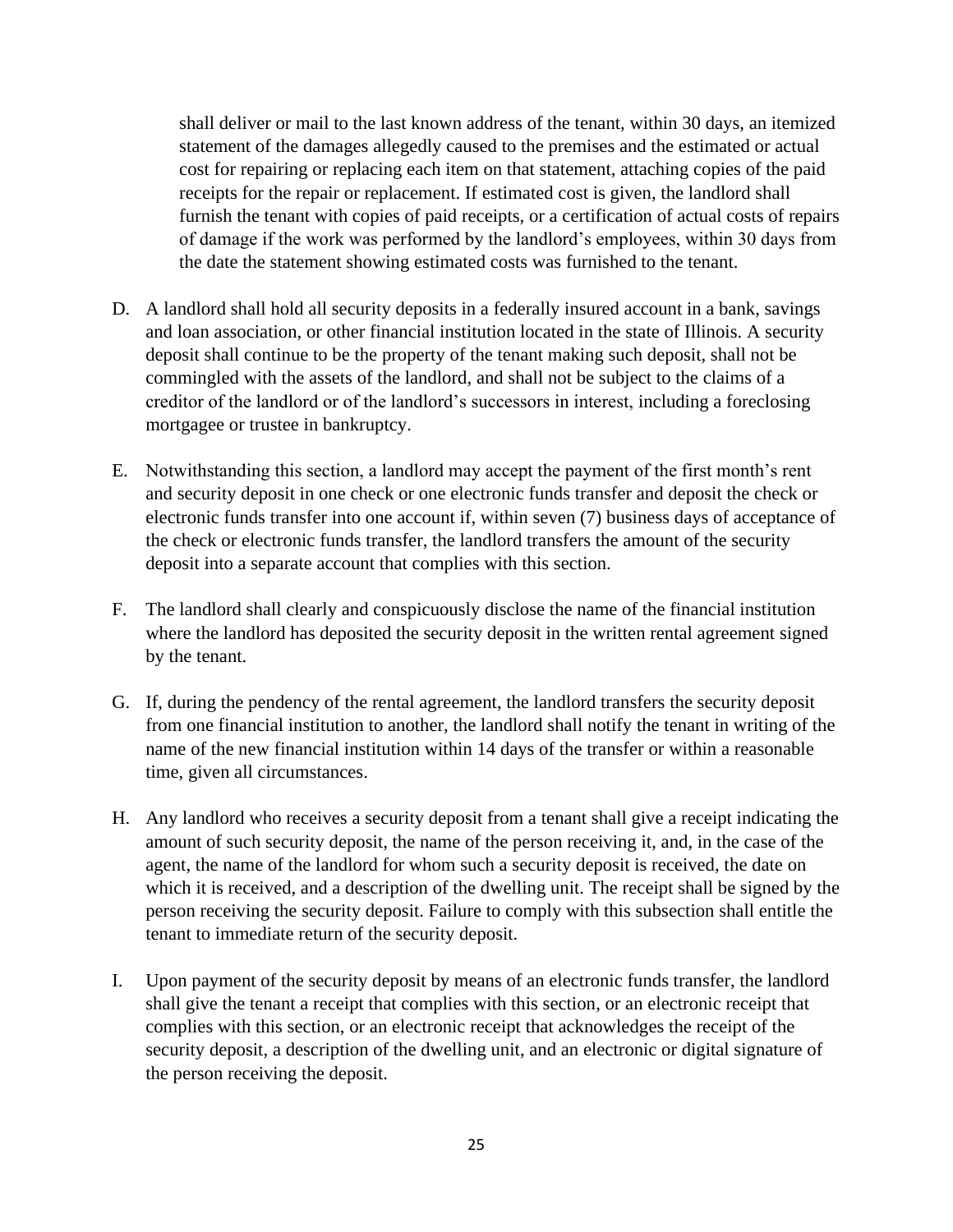- J. If a landlord, who has received a security deposit, sells, leases or transfers ownership or otherwise transfers control or other direct or indirect disposition of residential real property, the successor landlord of this property shall be liable to that tenant for any security deposit which has been paid to the transferor.
- K. The transferor shall remain jointly and severally liable with the successor landlord to the tenant for such security deposit unless and until this transferor transfers the security deposit to the successor landlord and provides written notice to the tenant of the transfer, specifying the name, business address and business telephone number of the successor landlord or their agent within ten (10) days of the transfer.
- L. Within 14 days from the date of the transfer, the successor landlord shall notify the tenant, in writing, that the security deposit was transferred to the successor landlord and that the successor landlord is holding the security deposit. This written notice shall also contain the name, business address and business telephone number of the successor landlord or their agent.
- M. If the landlord fails to comply, the tenant shall have a right to seek damages.
	- 1. If the landlord fails to comply with section 42-811(A). 42-811(B), 42-811(C), the tenant shall be awarded damages in an amount equal to two times the security deposit and reasonable attorney's fees. This section does not preclude the landlord or tenant from recovering other damages to which they may be entitled under this Article.
	- 2. If the landlord fails to comply with one or more of the disclosure requirements as set forth in sections 42-811(D) through 42-811(L), the tenant may notify the landlord of the landlord's failure to comply with this section by written notice. Within two (2) business days after the receipt of the tenant's written notice, the landlord shall remedy and provide the disclosures as described in those sections. The written notices required by this section may be delivered electronically if the parties have previously communicated electronically. The written notice from the tenant to the landlord must include that there has been a breach of the rental agreement and that the landlord must remedy the breach within two (2) business days after the tenant delivered the written notice or face damages. If the landlord fails to remedy within two (2) business days, the tenant shall be awarded damages in an amount equal to two times the security deposit and reasonable attorney fees. This section does not preclude the landlord or tenant from recovering other damages to which they may be entitled under this Article.

## **Sec. 42-812 - Retaliatory Conduct**

A. Except as provided for in this section, a landlord may not retaliate by increasing rent or decreasing services, or by bringing or threatening to bring action for possession, or by refusing to renew a rental agreement because the tenant has in good faith: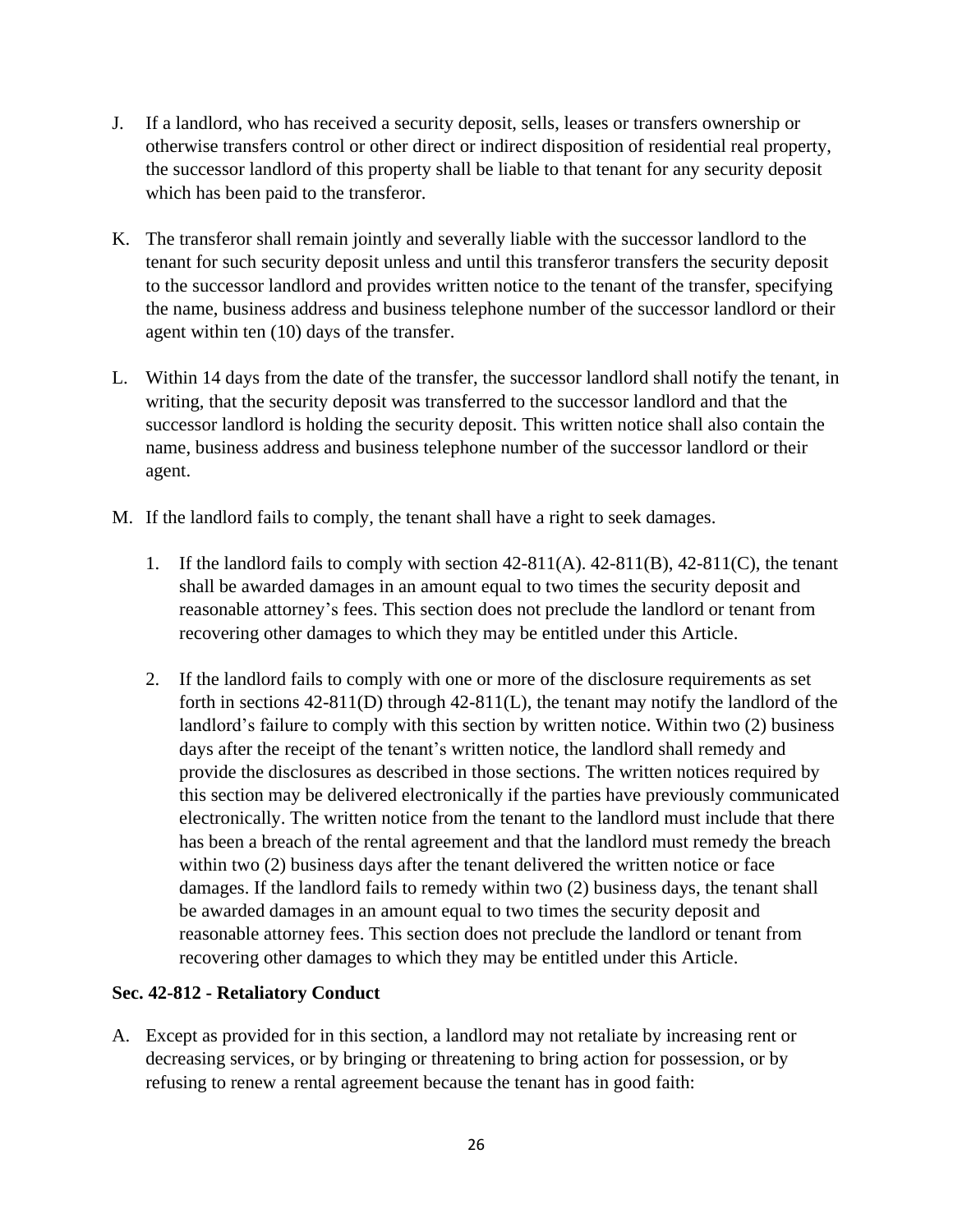- 1. Complained of code violations to a governmental agency, elected representative, or public official charged with responsibility for enforcement of a building, housing, health, or similar code;
- 2. Complained of a building, housing, health, or similar code violation or an illegal landlord practice to a community organization or the news media;
- 3. Sought the assistance of a community organization, including a legal aid organization, or the news media to remedy a code violation or illegal landlord practice;
- 4. Requested the landlord make repairs to the premises as required by a building code, health ordinance, other regulation, or the residential rental agreement;
- 5. Organized or becomes a member of a tenant union or similar organization;
- 6. Testified in any court or administrative proceeding concerning the condition of the premises;
- 7. Exercised any right or remedy provided by law.
- B. If the landlord violates section Sec. 42-812, the tenant has a cause of action against the landlord or a defense in any retaliatory action against them and is entitled to the following remedies:
	- 1. If the landlord attempts to terminate the rental agreement, the tenant may retain possession by raising this section as a defense. If the tenant prevails on this defense, the tenant shall recover an amount equal to not more than two (2) months' rent or twice the damages sustained by the tenant, whichever shall be greater, and reasonable attorney's fees.
	- 2. The tenant may terminate the rental agreement and vacate the property by giving the landlord written notice of the tenant's intent to terminate the rental agreement. If the tenant does not vacate the property within one (1) month after giving written notice, or the end of the next rental period, whichever is longer, then the tenant's written notice shall be deemed withdrawn and the rental agreement shall remain in full force and effect. If the rental agreement is terminated, the landlord shall return the security deposit within three (3) days after the tenant tenders possession.
	- 3. If the tenant files a cause of action against the landlord, the tenant shall recover an amount equal to not more than two (2) months' rent or twice the damages sustained by the tenant, whichever is greater, and reasonable attorney's fees.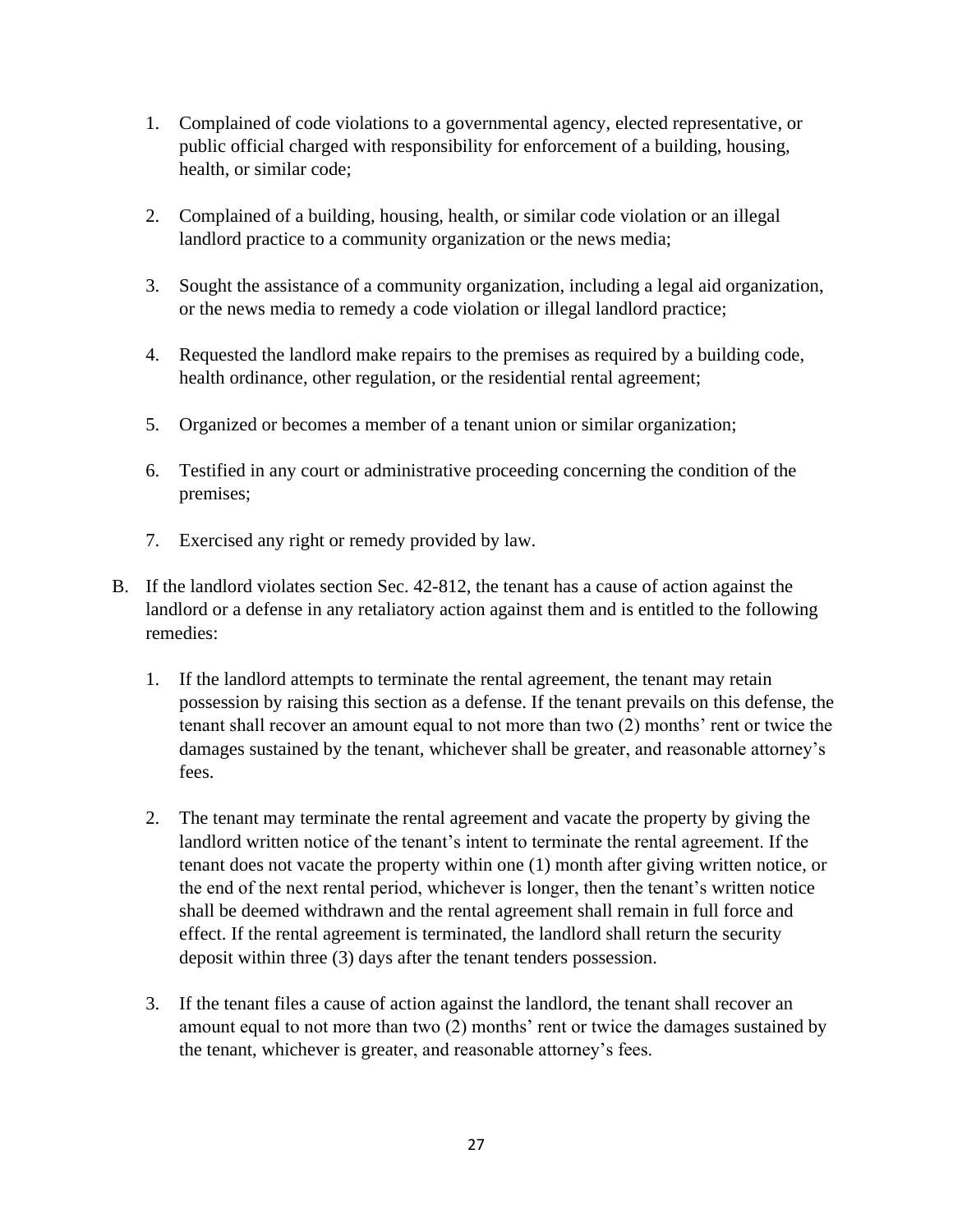- C. In an action by or against the tenant, if the tenant presents evidence of a complaint within one (1) year prior to the alleged act of retaliation, the court shall presume that the landlord's conduct is retaliatory. The landlord may rebut the presumption of retaliation by proving a legitimate, non-retaliatory basis for the conduct.
- D. The presumption shall not arise if the tenant made the complaint after written notice of a proposed rent increase.
- E. A landlord's behavior shall not be considered retaliatory if any code violation was caused primarily by the lack of care of the tenant, a member of the tenant's family or other person on the premises with the tenant's consent.

### **Sec. 42-813 – Prohibition against lockouts**

- A. The landlord, or any person acting at the direction of the landlord, shall not oust or dispossess, or threaten or attempt to oust or dispossess, any tenant from a dwelling unit without authority of law, by plugging, changing, adding or removing any lock or latching device; or by blocking any entrance into said dwelling unit; or by removing any door or window from said dwelling unit; or by interfering with the services to the dwelling unit, including but not limited to electricity, gas, hot or cold water, plumbing, heat, telephone service, or internet; or by removing a tenant's personal property from said dwelling unit; or by the removal or incapacitating of appliances or fixtures, except for the purpose of making necessary repairs; or by the use or threat of force, violence or injury to a tenant's person or property; or by any act rendering a dwelling unit or any part thereof, or any personal property located therein, inaccessible or uninhabitable. The foregoing shall not apply where:
	- 1. A landlord acts in compliance with the eviction laws of Illinois pertaining to forcible entry and detainer and engages the Sheriff of Cook County to forcibly evict a tenant or their personal property; or
	- 2. A landlord interferes temporarily with possession only as necessary to make needed repairs or inspection and only as provided by law; or
	- 3. The landlord acts in compliance with the laws of Illinois pertaining to distress for rent (735 ILCS 5/9-301 et. seq.) for the removal of personal property; or
	- 4. The tenant has abandoned the dwelling unit, as prescribed in section 42-809(B)(2).
- B. If a tenant, in a civil legal proceeding against the landlord, establishes that the landlord has violated section 42-813, the tenant shall be entitled to recover possession of the dwelling unit and personal property. In addition, the tenant shall recover an amount equal to not more than two (2) months' rent or twice the actual damages sustained by the tenant, whichever is greater, and reasonable attorney's fees.